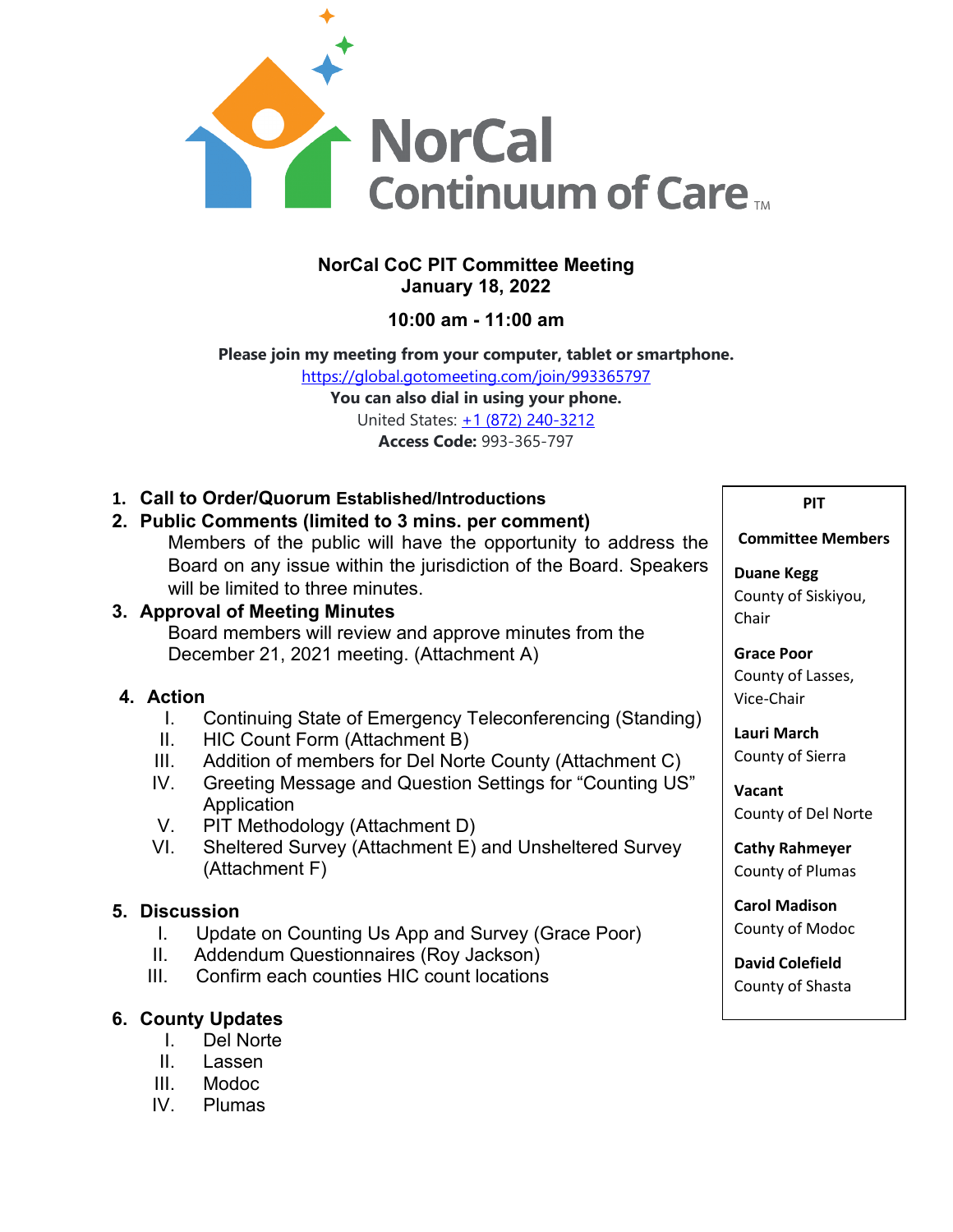

- VI. Sierra
- 
- VII. Siskiyou
- **7. Discussion Items for Next Meeting**
- **8. Adjournment**

**Next Meeting**  February 15, 2022

# **10:00 am – 11:00 am**

If requested, the agenda shall be made available in appropriate alternative formats to persons with a disability, as required by Section 202 of the Americans with Disabilities Act of 1990 (42 U.S.C. Sec. 12132), and the federal rules and regulations adopted in implementation thereof. You may contact the Shasta County Housing and Community Action Agency at 530-225-5160 for disability-related modifications or accommodations, including auxiliary aids or services, in order to participate in the public meeting. **The agenda shall include information regarding how, to whom, and when a request for disability-related modification or accommodation, including auxiliary aids or services, may be made by a person with a disability who requires a modification or accommodation in order to participate in the public meeting.**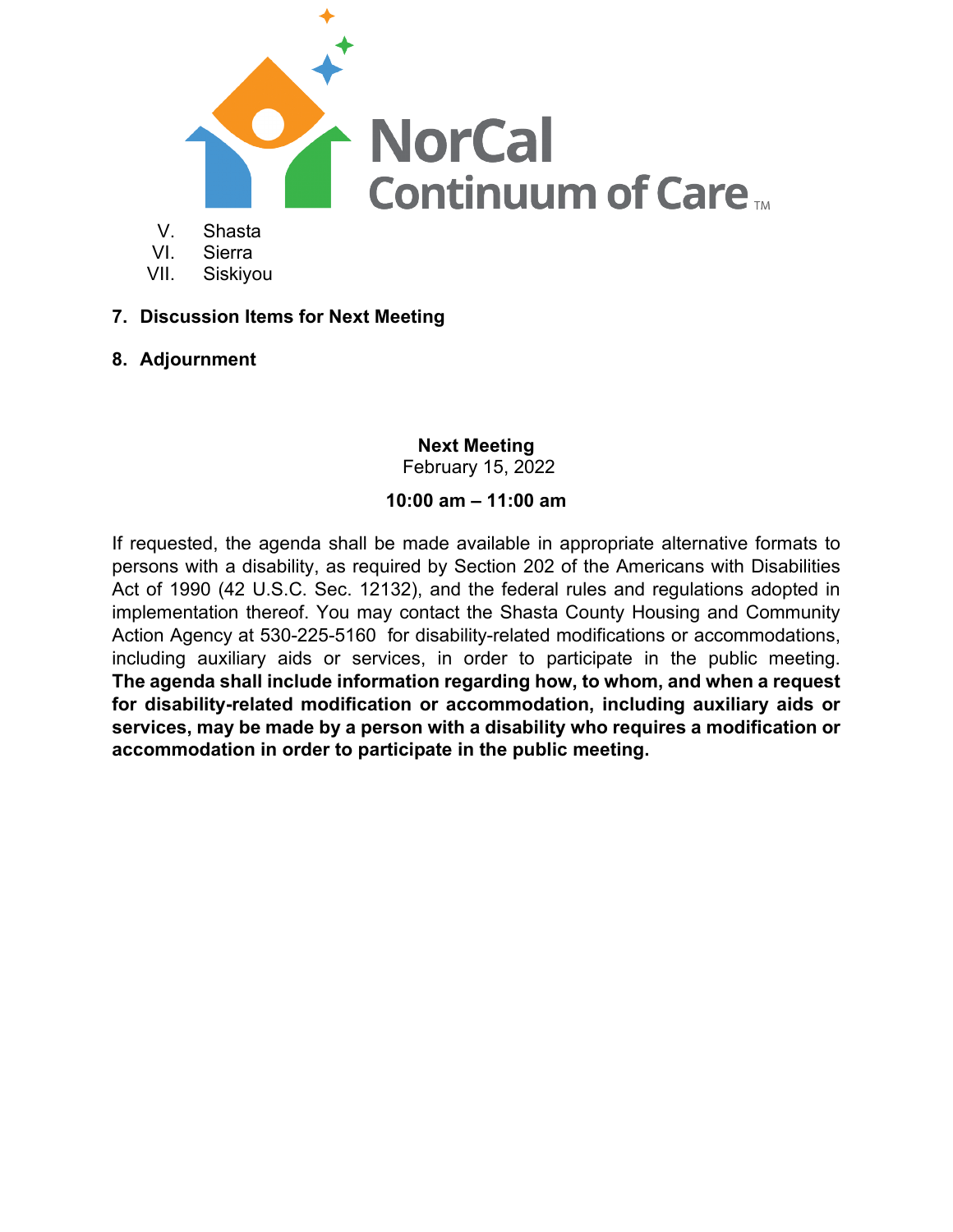

#### **NorCal CoC PIT Committee Meeting Minutes Tuesday, December 21, 2021 10:00am –11:00am Via Teleconference**

#### **1. Call to Order/Quorum Established/Introductions**

Meeting was called to order at 10:05 am by Duane Kegg, Chairperson. Quorum was established.

Voting Members Present: Duane Kegg, (Siskiyou), Grace Poor (Lassen), Laurie Marsh (Sierra), David Colefield (Shasta), and Kristen Quade (Plumas).

Lead Agency: Keith Anderson and Shannon Goodwin.

Members of the Public: Roy Jackson, Rebecca Green, Maddelyn Bryan and Kristen Schreder.

#### **2. Public Comments (limited to 3 mins. per comment)**

No public comments were received.

#### **3. Approval of Meeting Minutes**

Duane Kegg made a motion to approve the meeting minutes from November 16, 2021, as submitted, seconded by Grace Poor. Roll call vote was taken, all approved, and none opposed.

#### **4. Action**

#### **I. Continuing State of Emergency Teleconferencing (Standing)**

Grace Poor made a motion to approve continuing State of Emergency Teleconferencing, seconded by Duane Kegg. Roll call vote was taken, all approved, and none opposed.

The State of Emergency Teleconferencing will continue through to the January meeting.

#### **II. Final Methodology (Attachment B)**

Duane Kegg made a motion to approve the final methodology with the addition of the Shasta County Addendum, seconded by Laurie Marsh. Roll call vote was taken, all approved, and none opposed.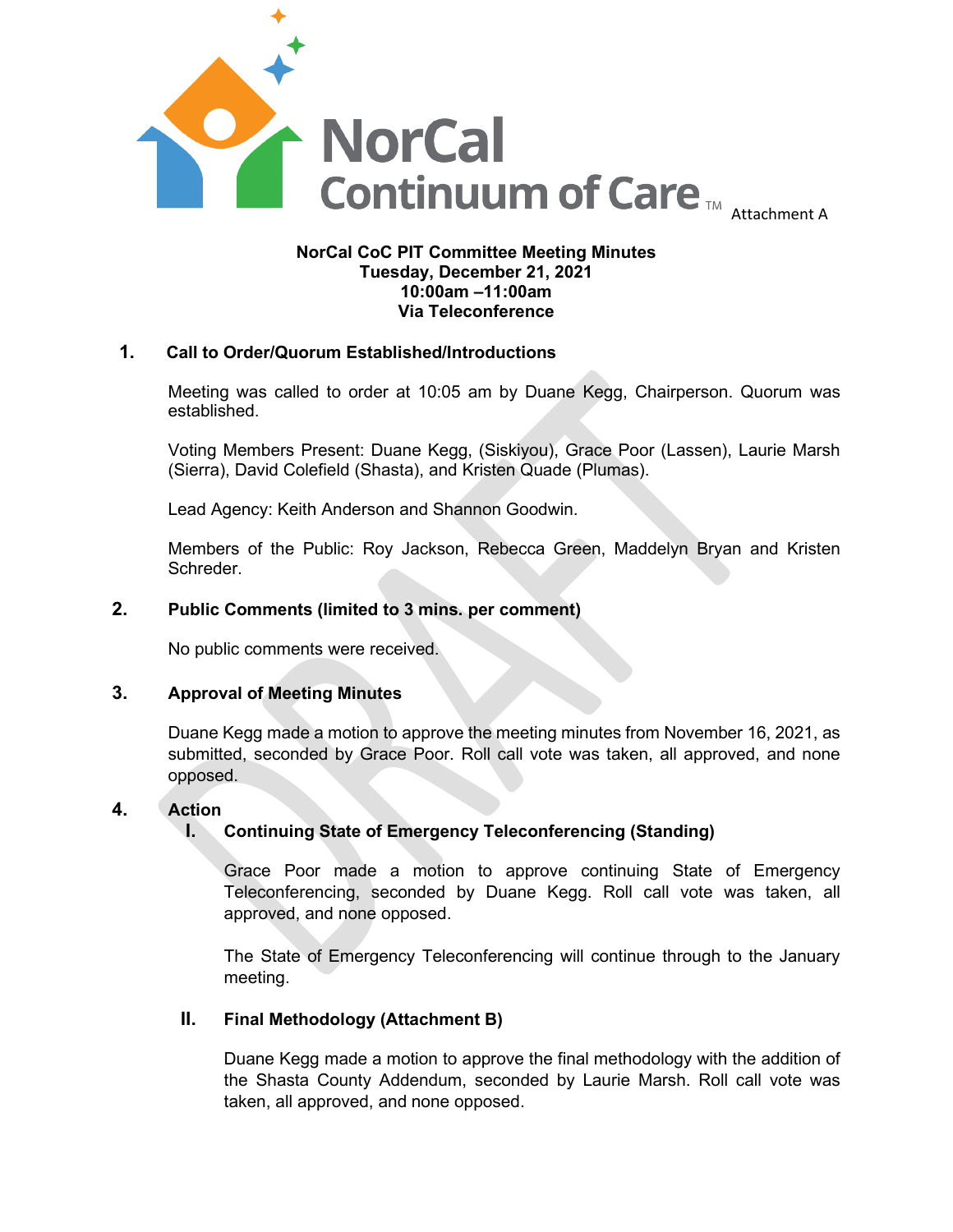

#### **III. 2022 Calendar (Attachment C)**

Grace Poor made a motion to approve the 2022 Calendar, as submitted, seconded by Laurie Marsh. Roll call vote was taken, all approved, and none opposed.

The 2022 Calendar will follow the current schedule of every third Tuesday of the month at 10:00-11:00am.

#### **IV. Covid Protocols for PIT**

Grace Poor made a motion to approve the COVID protocols for the PIT count, seconded by Laurie Marsh. Roll call vote was taken, all approved, and none opposed.

Current CDC guidelines will be implemented and possibly depending on the County volunteers will not be required to be vaccinated.

#### **V. Counting Us App and Survey**

Laurie March made a motion to approve the counting us app and survey, as updated to match the language to each other, seconded by Grace Poor. Roll call vote was taken, all approved, and none opposed.

The language was updated for both the paper survey and app so that they match. Kristen Schreder shared that shelters need to be updated for all counties and identified by type. This process will add additional pages to the paper surveys. Domestic violence shelters will need to be updated as they require different reporting. There was a brief discussion regarding DV shelters separate reporting procedures and transitional housing reporting procedures. Dawn Pittore will be the main contact person for the app. She is working on updating the unsheltered portion of the app and survey. The City of Redding is finalizing the purchase. Kristen Schreder will convene with Dawn Pittore regarding information on training for the app and bring it back to the committee.

#### **5. Discussion**

There were no new discussion items at this time.

#### **6. County Updates**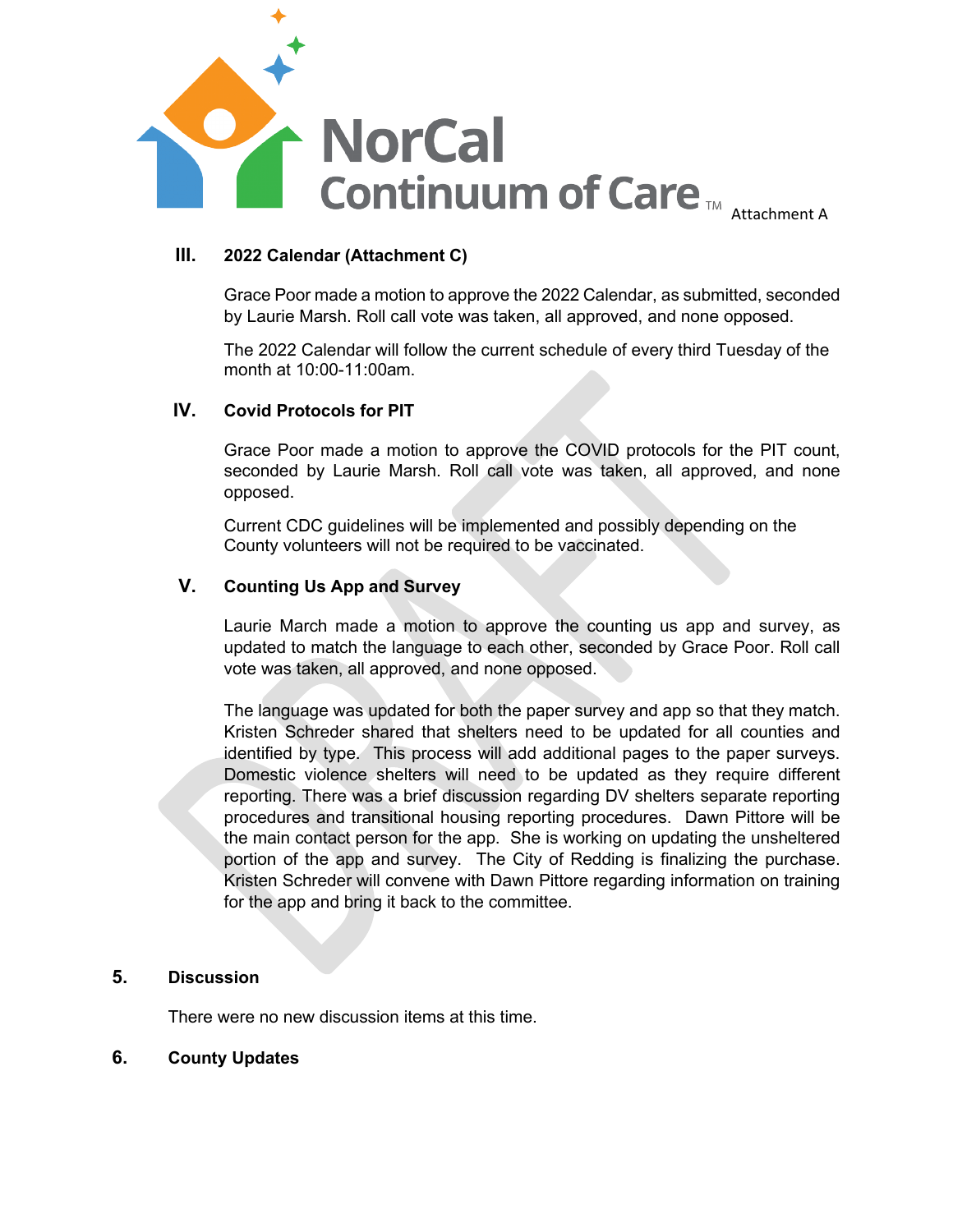

Duane Kegg, Siskiyou, shared they are moving forward with getting volunteers ready and anticipate training coming soon.

Grace Poor, Lassen, shared they are getting volunteers ready for the day of the count and working with outside agencies to develop data collection procedures from homeless people who were missed the day of the count.

Laurie Marsh, Sierra, they are working on identifying volunteers and agencies who are going to participate in the PIT count.

Cathy Rahmeyer, Plumas, shared they are a small staff and anticipates an interesting PIT count this year due to the Dixie Fire and increase in homelessness in their region. They are working on getting their resources in order.

David Colefield, Shasta, shared they are moving forward with their volunteers and are starting to scout the homelessness population sites.

Roy Jackson, Del Norte, shared they are securing volunteers for the PIT count and working with their local tribes to get PIT counts in tribal lands.

Carol Madison, Modoc,

#### **7. Lead Agency Updates**

There were no lead agency updates shared at this time.

#### **8. Discussion Items for Next Meeting**

No discussion items for the next meeting suggested at this time.

#### **9. Adjournment**

Grace Poor made a motion to adjourn the meeting at 10:49 am, seconded by Duane Kegg. Roll call vote was taken, all approved, and none opposed.

> **Next Meeting**  January 18, 2022 **10:00 am – 11:00 am**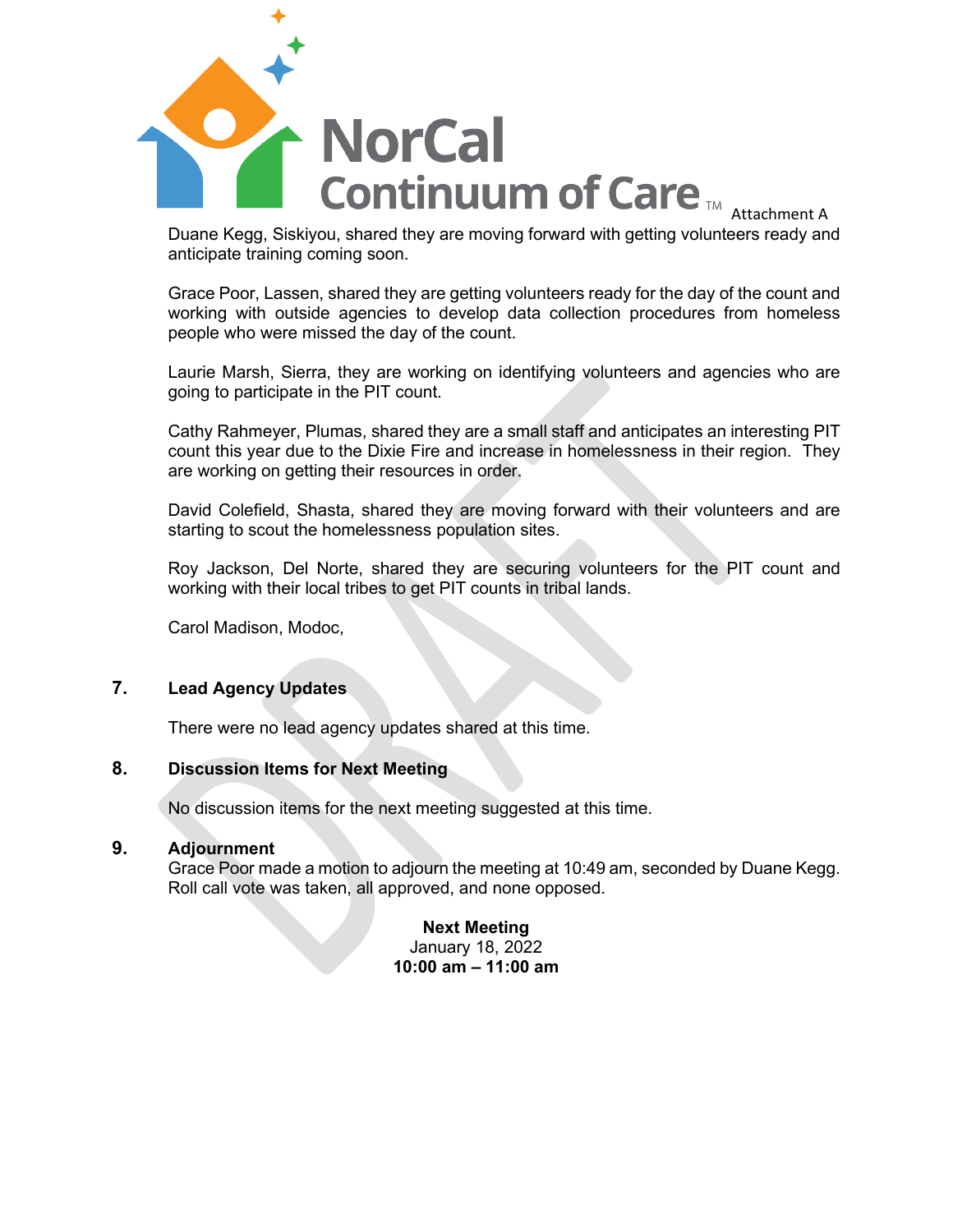# **2022 NorCal CoC Housing Inventory Count (HIC) Sheltered Homeless NorCal Continuum of Care Attachment B**

*Fill out this form if the primary intent of the project is to:*

- *1. Serve homeless persons; AND*
- *2. Verifies homelessness as part of its eligibility determination; AND*
- *3. Clients who are in the project are predominately homeless (or for permanent housing were homeless at entry).*

Please count all beds that are **dedicated to serve homeless persons and permanent housing projects for those who were homeless at entry.** 

| <b>Name of Organization</b>                       |                             |                    |        |
|---------------------------------------------------|-----------------------------|--------------------|--------|
| <b>HMIS Organization ID#</b>                      | <b>HMIS Project ID</b><br># | <b>DV Provider</b> | Y or N |
| <b>Name of Project</b>                            |                             |                    |        |
| <b>Address of Project</b><br>(Single Site)        |                             |                    |        |
|                                                   |                             |                    |        |
| <b>Person Completing Form</b><br>and Phone Number |                             |                    |        |

| <b>PIT Homeless Count of People in these Beds</b> |
|---------------------------------------------------|
| Night of January 25, 2022                         |
|                                                   |

| <b>Project Type</b>            | Emergency Shelter (PIT Sheltered Survey needed)                                                         |  |  |  |  |  |
|--------------------------------|---------------------------------------------------------------------------------------------------------|--|--|--|--|--|
| (complete one<br>form for each | Seasonal Beds (such as extreme weather shelters)                                                        |  |  |  |  |  |
|                                | Transitional Housing (PIT Sheltered Survey needed)                                                      |  |  |  |  |  |
| project type)                  | Permanent Housing (PIT Sheltered Survey NOT needed)                                                     |  |  |  |  |  |
|                                | <b>Permanent Supportive Housing</b>                                                                     |  |  |  |  |  |
|                                | Rapid Re-housing                                                                                        |  |  |  |  |  |
|                                | Other Permanent Housing (Housing with services but no disability required<br>for entry or housing only) |  |  |  |  |  |
|                                |                                                                                                         |  |  |  |  |  |
| <b>Housing Type</b>            | Site-Based - Single Site (i.e.: Emergency Shelter)                                                      |  |  |  |  |  |
|                                | Site-Based - Clustered/ Multiple Sites (i.e.: Voucher (beds in hotel/motels)                            |  |  |  |  |  |
|                                | Tenant-Based - Scattered Sites                                                                          |  |  |  |  |  |
|                                |                                                                                                         |  |  |  |  |  |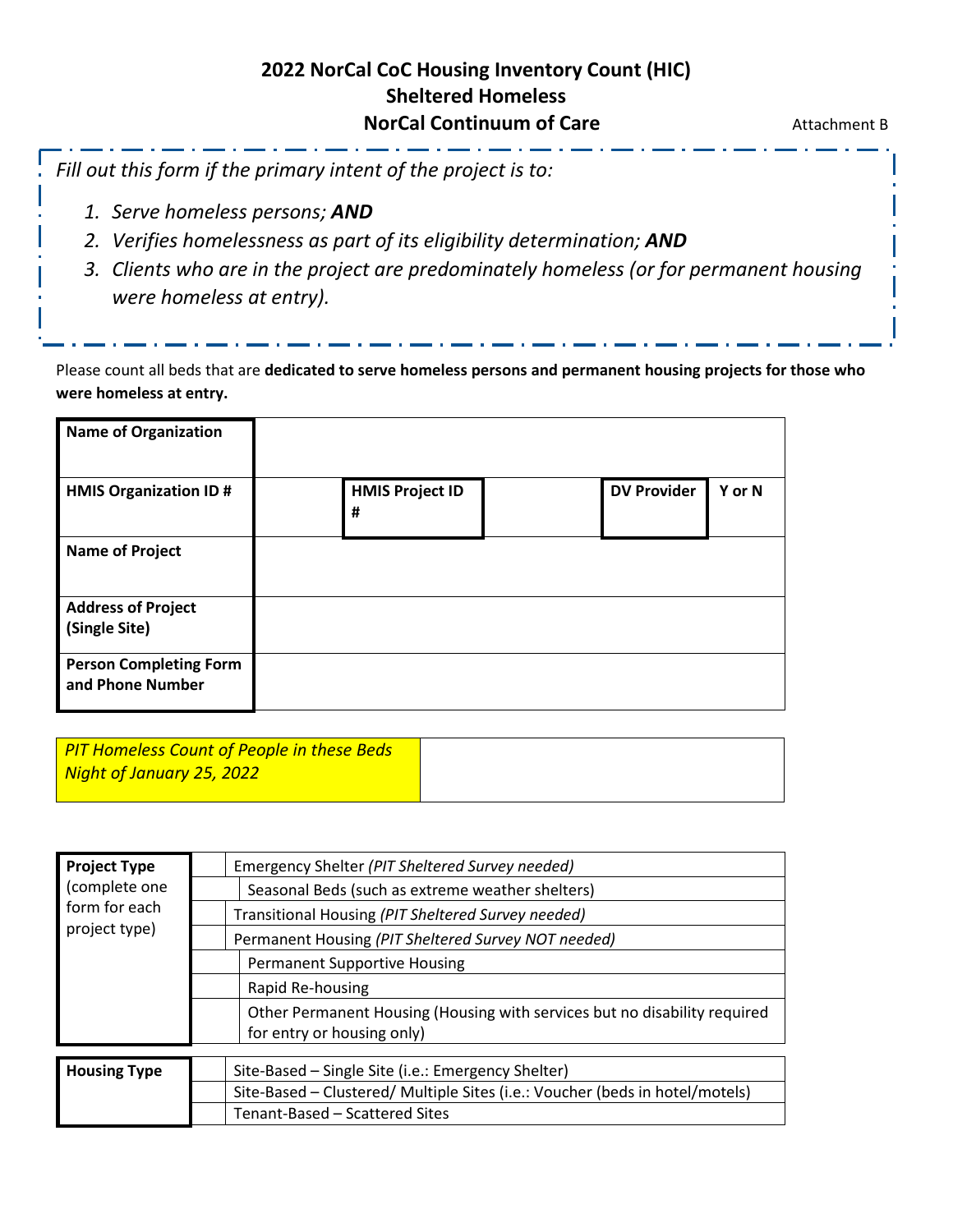# **2022 NorCal CoC Housing Inventory Count (HIC) Sheltered Homeless NorCal Continuum of Care**

#### **Funding: Check one**

| <b>Emergency Solutions Grant Program</b>                                                                                                                               | Continuum of Care Program (CoC)                                                                                                                                   |
|------------------------------------------------------------------------------------------------------------------------------------------------------------------------|-------------------------------------------------------------------------------------------------------------------------------------------------------------------|
| <b>McKinney Vento Funding</b>                                                                                                                                          |                                                                                                                                                                   |
| Shelter Plus Care Program (S+C)                                                                                                                                        | Section 8 Moderate Rehabilitation Single-Room<br>Occupancy Program (SRO), including grants formerly<br>funded under McKinney-Vento but renewed under<br>Section 8 |
| Supportive Housing Program (SHP)                                                                                                                                       | HUD-VA Supportive Housing (HUD-VASH)                                                                                                                              |
| Supportive Services for Veteran Families Program<br>(SSVF)                                                                                                             | VA: Grant and Per Diem Program (GPD)                                                                                                                              |
| VA: Health Care for Homeless Veterans (HCHV)                                                                                                                           | HHS: RHY Basic Center Program (TLP)                                                                                                                               |
| HHS: RHY Transitional Living Program (TLP)                                                                                                                             | HHS: RHY Maternity Group Homes for Pregnant and<br>Parenting Youth (MGH)                                                                                          |
| HHS: RHY Demonstration Project                                                                                                                                         | HUD Housing Opportunities for Persons with AIDS<br>(HOPWA) programs                                                                                               |
| HUD Public and Indian Housing (PIH) programs (non-<br>VASH), including public housing and housing choice<br>voucher inventory that is dedicated to homeless<br>persons | Other (please specify):                                                                                                                                           |

## **Current Inventory**

| Households with Children |                        | Households without Children                     |                        | Households with<br>only Children<br>(under 18) |
|--------------------------|------------------------|-------------------------------------------------|------------------------|------------------------------------------------|
| Number of Beds           | <b>Number of Units</b> | <b>Number of Beds</b><br><b>Number of Units</b> |                        | <b>Number of Beds</b>                          |
|                          |                        |                                                 |                        |                                                |
| Number of                | Number of              | Number of                                       | Number of              |                                                |
| <b>Dedicated</b>         | <b>Dedicated Youth</b> | <b>Dedicated</b>                                | <b>Dedicated Youth</b> |                                                |
| Veteran Beds             | <b>Beds</b>            | Veteran Beds                                    | <b>Beds</b>            |                                                |
|                          |                        |                                                 |                        |                                                |

| Number/Type of Overflow Beds: |  |
|-------------------------------|--|
|                               |  |
|                               |  |
|                               |  |

| <sup>F</sup> Seasonal Beds<br>Number of . | <b>Start Date</b> | <b>End Date</b> |
|-------------------------------------------|-------------------|-----------------|
|                                           |                   |                 |

| Total Number of Dedicated Beds:   |                                     |  |
|-----------------------------------|-------------------------------------|--|
| <b>Chronically Homeless Youth</b> | <b>Chronically Homeless Veteran</b> |  |
| Any other Youth                   | <b>Youth Veterans</b>               |  |
| Any other Chronically Homeless    | Any other Veteran                   |  |
|                                   | Non-Dedicated Beds                  |  |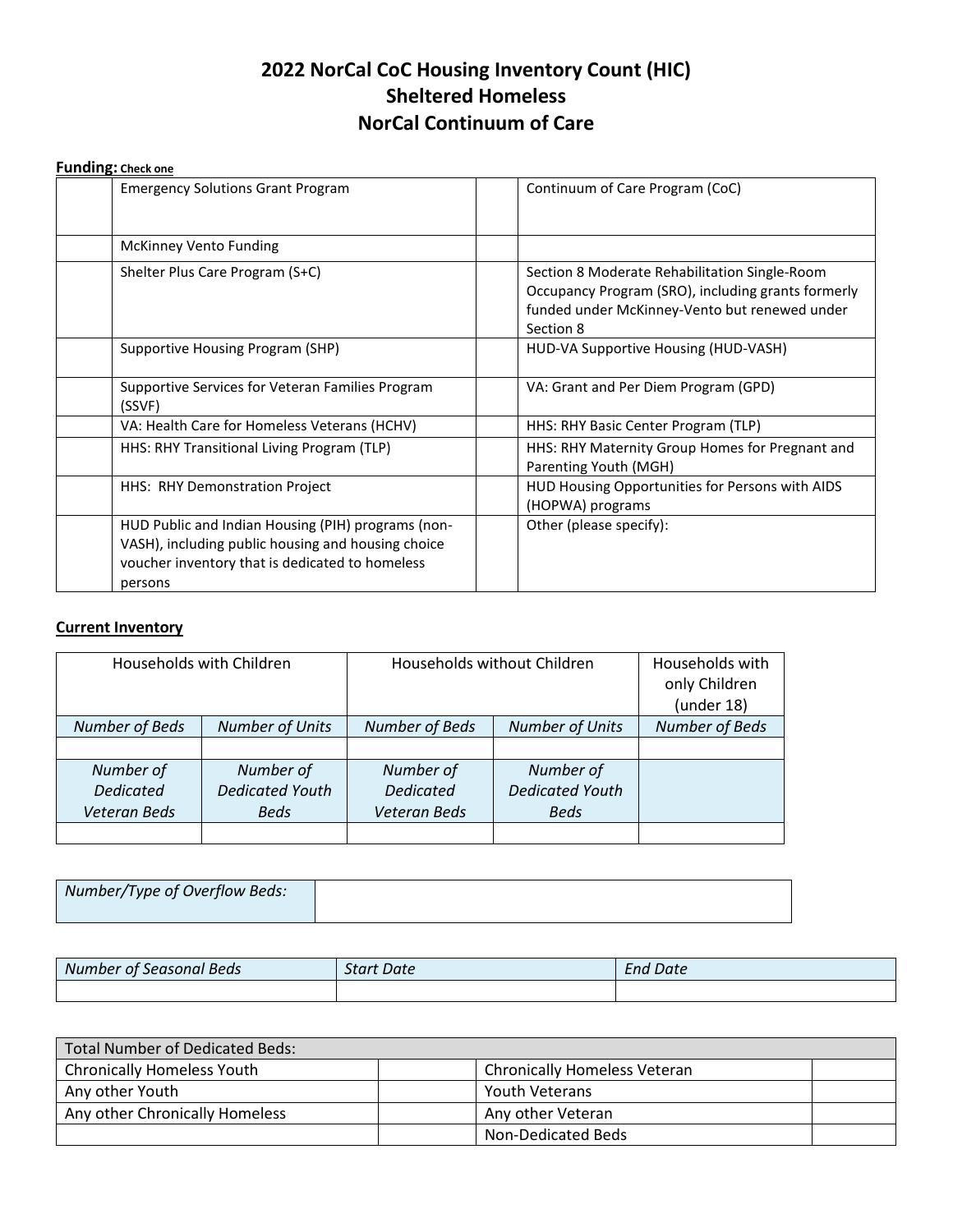

|        | Name Rebecca Green __ _                                                                                         | County___ Del Norte_______ |  |
|--------|-----------------------------------------------------------------------------------------------------------------|----------------------------|--|
|        | Phone (707)464-3191, Ext. 2611 Title E&T Supervisor                                                             |                            |  |
|        | Email_rgreen@co.del-norte.ca.us                                                                                 | Agency Name _DNC DHHS____  |  |
|        | Select the category that best describes you:                                                                    |                            |  |
| H      | Member Appointed by Executive Board on Member $i = 2.50$ in $i = 2.5$                                           |                            |  |
| $\Box$ | Alternate Appointed by Executive Board on _____________                                                         |                            |  |
| ப      | <b>Participant or Volunteer</b>                                                                                 |                            |  |
|        | the contract of the contract of the contract of the contract of the contract of the contract of the contract of |                            |  |

I understand that I will attend, with frequency, the above-named Committee, when scheduled. will collaboratively participate at each meeting and will share knowledge and information freely.

If I am a member:

- I will notify the alternate member if I cannot attend a meeting.
- I will provide updates to my local Advisory Board on progress and/or action items of the Committee.
- I will discuss with my Executive Board member on the action items from the Committee that will be up and coming on the Executive Board agenda.



**Signature** *9* **Date:** / ;J.,,. *f LR* - *o)\_ /*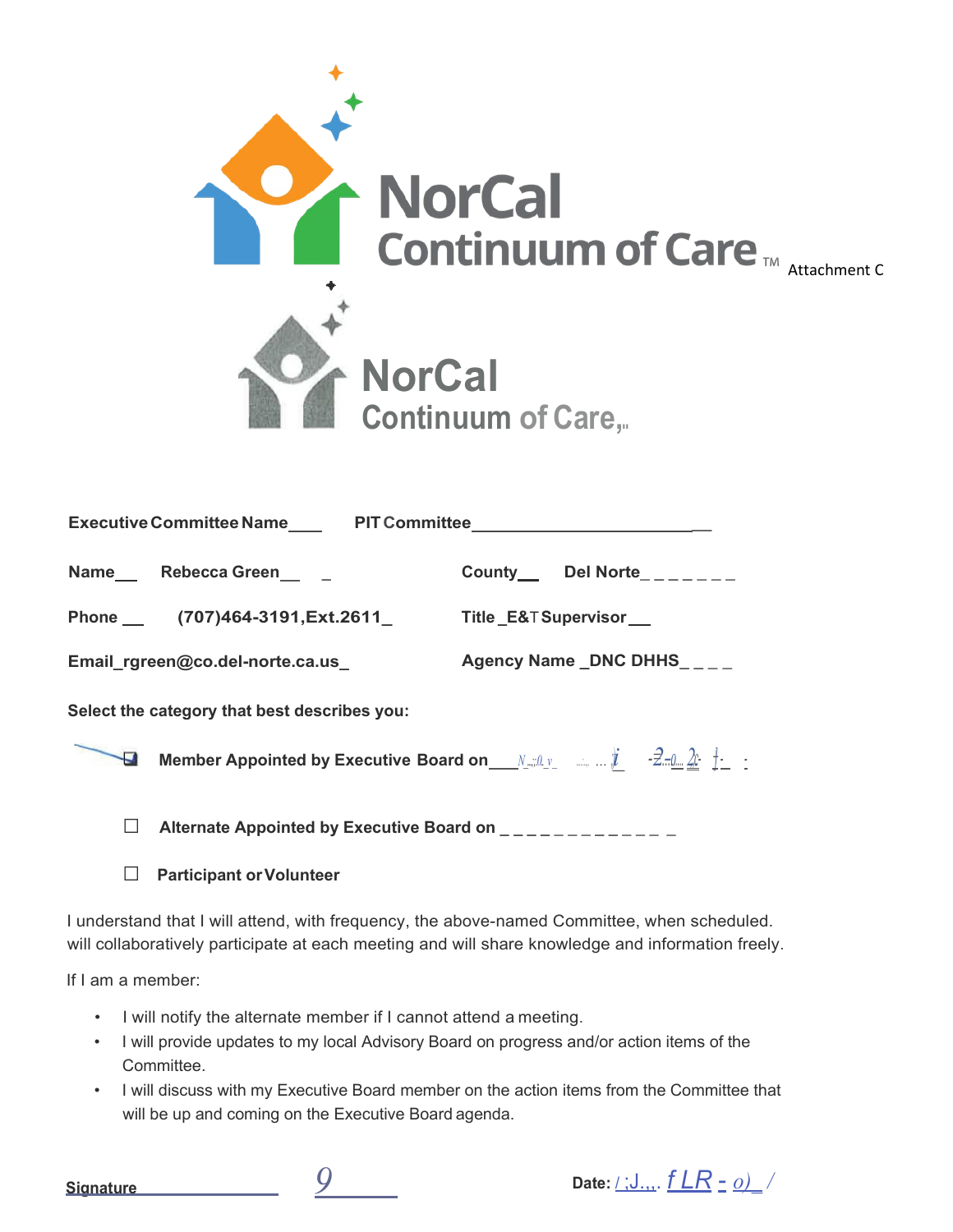#### Attachment C

| Executive Committee Name $\frac{1}{2}$ PIT Committee $\frac{1}{2}$ $\frac{1}{2}$ $\frac{1}{2}$ $\frac{1}{2}$ $\frac{1}{2}$ $\frac{1}{2}$ $\frac{1}{2}$ $\frac{1}{2}$ $\frac{1}{2}$ $\frac{1}{2}$ $\frac{1}{2}$ $\frac{1}{2}$ $\frac{1}{2}$ $\frac{1}{2}$ $\frac{1}{2}$ $\frac{1}{2}$ $\frac{1}{2}$ $\$ |                                                                                              |  |  |  |  |
|--------------------------------------------------------------------------------------------------------------------------------------------------------------------------------------------------------------------------------------------------------------------------------------------------------|----------------------------------------------------------------------------------------------|--|--|--|--|
|                                                                                                                                                                                                                                                                                                        | <b>County</b> Del Norte_______                                                               |  |  |  |  |
|                                                                                                                                                                                                                                                                                                        | Phone (707)464-3191, Ext. 2652<br>Title _Housing Services Manager                            |  |  |  |  |
|                                                                                                                                                                                                                                                                                                        | Agency Name_DNC DHHS<br>Email_rjackson@co.del-norte.ca.us_                                   |  |  |  |  |
|                                                                                                                                                                                                                                                                                                        | Select the category that best describes you:                                                 |  |  |  |  |
|                                                                                                                                                                                                                                                                                                        |                                                                                              |  |  |  |  |
|                                                                                                                                                                                                                                                                                                        | Alternate Appointed by Executive Board on ------- $\frac{J \rho V}{L} = \frac{f + V}{L} = -$ |  |  |  |  |
|                                                                                                                                                                                                                                                                                                        | <b>Participant or Volunteer</b>                                                              |  |  |  |  |

I understand that I will attend, with frequency, the above-named Committee, when scheduled. will collaboratively participate at each meeting and will share knowledge and information freely.

If I am a member:

- I will notify the alternate member if I cannot attend a meeting.
- I will provide updates to my local Advisory Board on progress and/or action items of the Committee.
- I will discuss with my Executive Board member on the action items from the Committee that will be up and coming on the Executive Board agenda.

**Signature:\_ \_ \_ ......... :**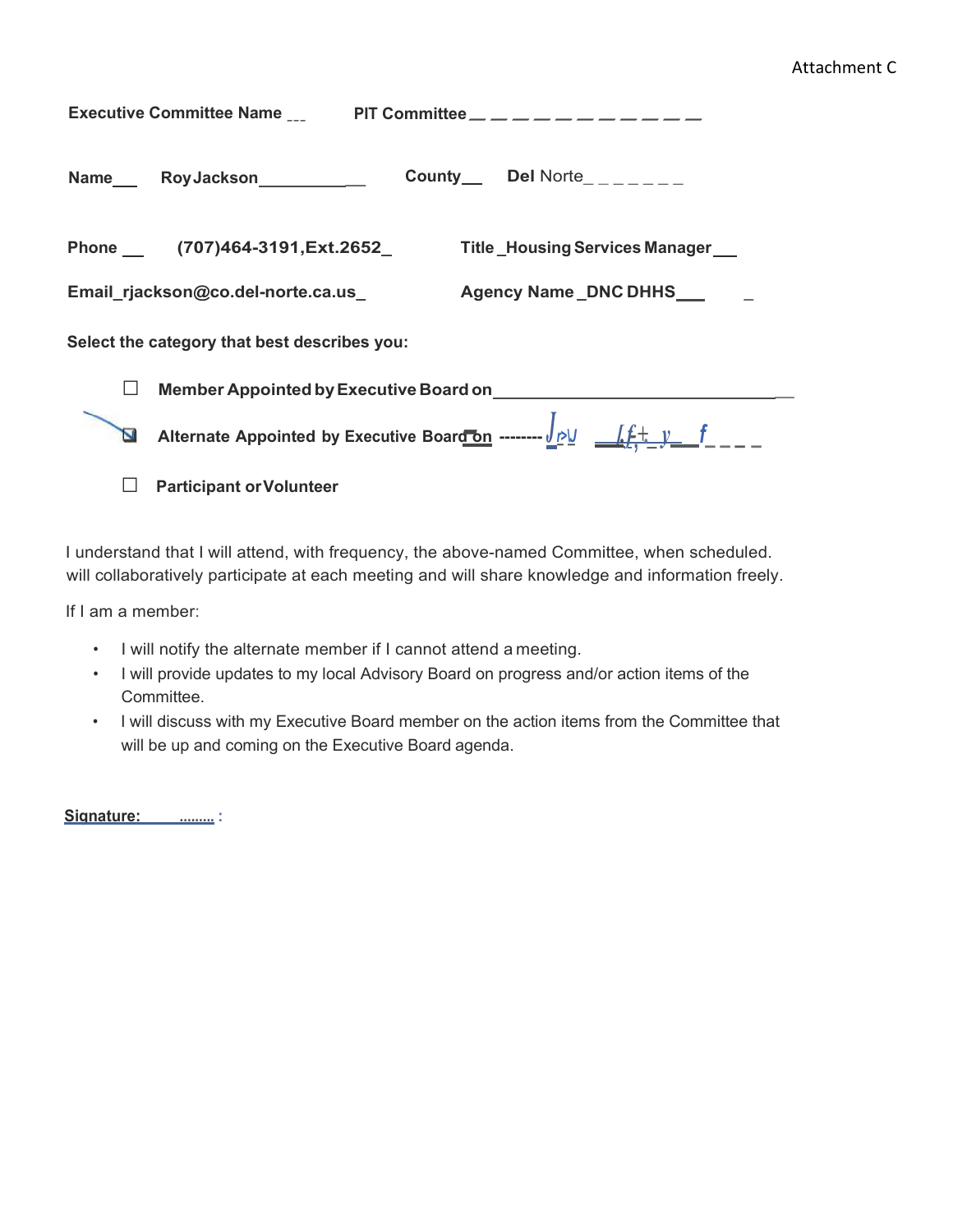# NorCal 2022 PIT Scope of Work and Methodology Plan

# January 25, 2022

# **Overview**

This guide provides the NorCal Continuum of Care (NorCal CoC) with standards and guidance concerning conducting the 2022 Point in Time (PIT) Count.

The NorCal CoC is a seven-county homeless consortium. The NorCal CoC is charged by the U.S. Department of Housing and Urban Development (HUD) to conduct the Point-in-Time (PIT) Count. This PIT Count develops important, person-specific data which helps communities to prioritize the most vulnerable and chronically homeless persons for rapid rehousing, transitional housing, or permanent housing resources.

The PIT Count consists of three primary components: an unsheltered count, a sheltered count, and a Housing Inventory Chart.

# Unsheltered Count

## Definition

For the purposes of the PIT Count, the following definition of unsheltered homeless persons will be used:

 An individual or family with a primary nighttime residence that is a public or private place not designed for or ordinarily used as a regular sleeping accommodation for human beings, including a car, park, abandoned building, bus or train station, airport, or camping ground.

## 1. We will account for and report on all people experiencing unsheltered homelessness residing in the NorCal CoC.

1. A. We may exclude geographic areas where the NorCal CoC Advisory Boards have determined that there are no unsheltered homeless people living, including areas that are uninhabitable.

1. B. We will start the homeless unsheltered PIT count on the day of January 25, 2022 surveying where they slept the night of January 25th. We will continue to take survey counts for the following seven days, per HUD regulations. We will be conducting survey counts on workdays only, asking where they slept the night of January 25th.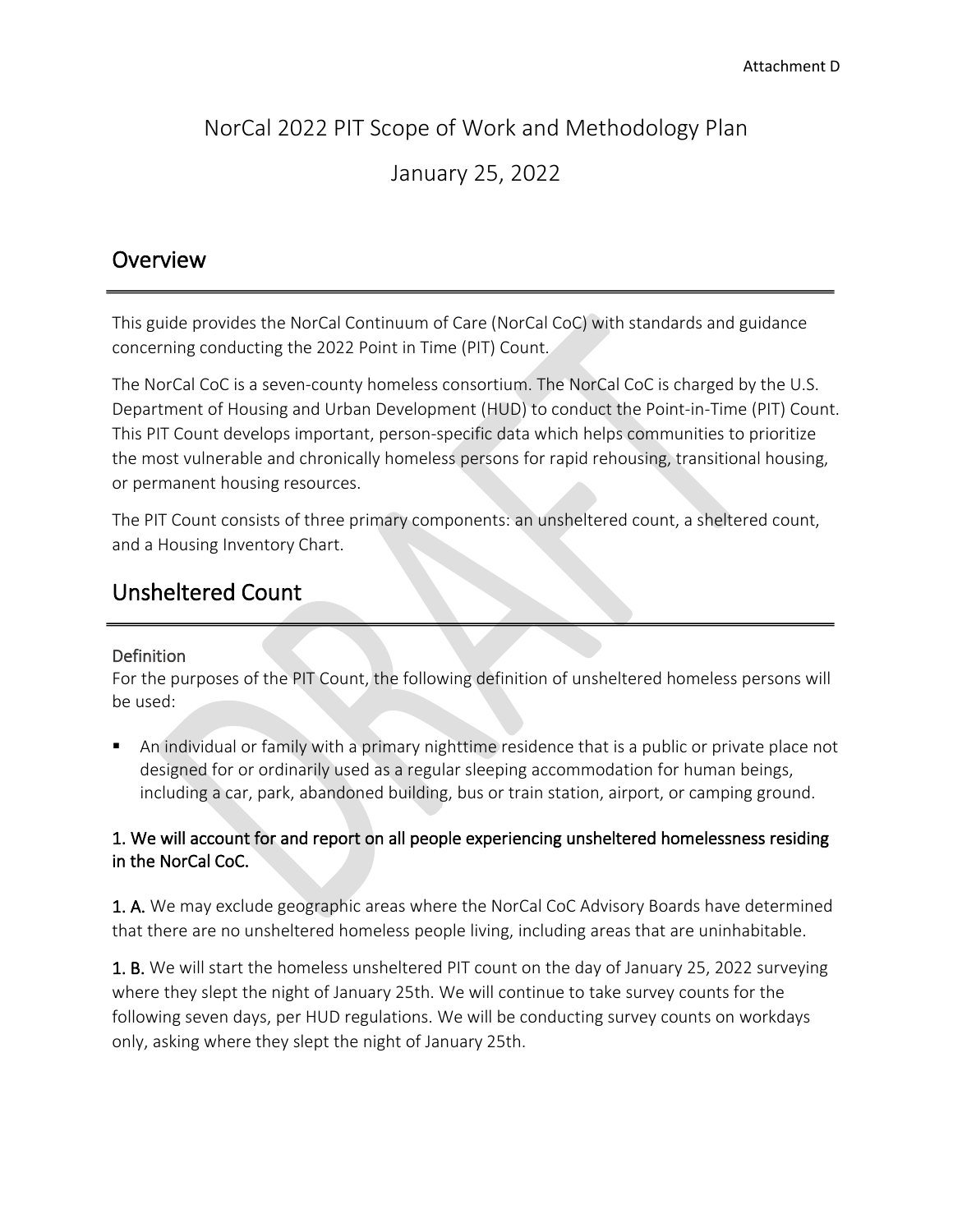1. C. We will count according to HUD standard definition "An individual or family with a primary nighttime residence that is a public or private place not designated for or ordinarily used as a regular sleeping accommodation for human beings, including but not limited to:

- Vehicles
- Parkes (Local, State and Federal)
- Abandoned buildings
- Bus or train stations
- Airports
- Camping grounds
- Alleys

#### 2. Establishing a timeline of count activities

2 A. As follow:

- August 2021 Establish committee meeting
- September 2021- Have committee begin meeting to plan PIT 2022
- October 2021- Identify County Coordinators
- November 2021- Approve Counting Us App, Finalize Survey and Methodology
- December 2021- Approve COVID protocols,
- January 2022- Publicize and conduct the PIT count

2. B. Date and time for count will be at as follows: 5:00PM on Tuesday January 25, 2022, Wednesday 26, 2022, Thursday 27, 2022, Friday 28, 2022, Monday 31, 2022, Tuesday February 1, 2022, and Wednesday February 2, 2022.

#### 3. Determining who to count, the plan is as follow:

3. A. All of the following areas such as any homeless person sleeping in a car, park, abandoned building, bus or train station, airport, or camping ground, etc.

#### 4. Involving partner organizations

4. A. All the agencies participating with the NorCal CoC Advisory Boards and other community stakeholders (e.g. representative from jurisdictions or partners assisting with the count, community members, people with the following types of professional and personal experience,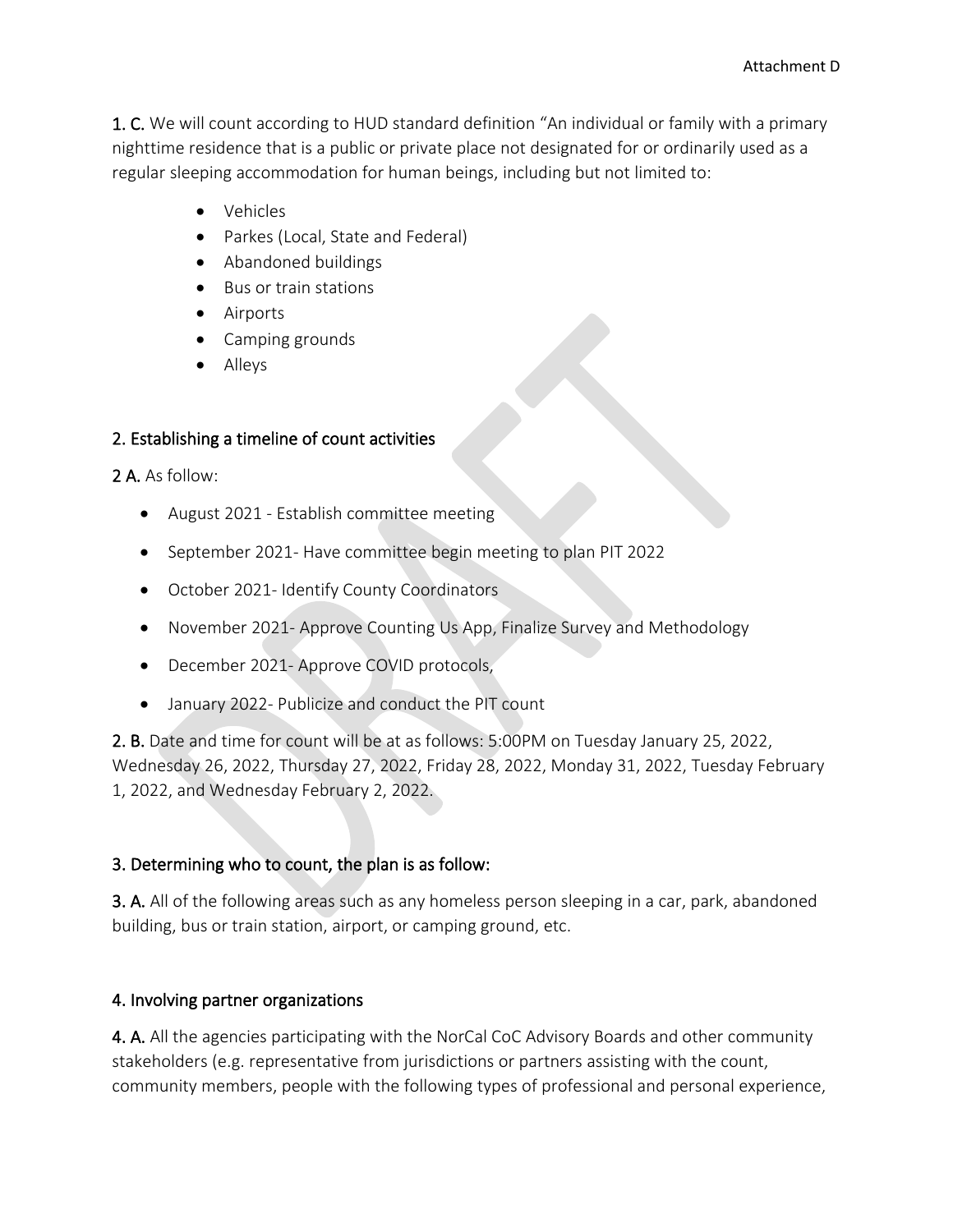shelter staff, homeless outreach workers and law enforcement,) will be made aware of and/or will be invited to participate in the PIT.

#### 5. Managing PIT count planning and execution

5. A. Requested: We will request funding for PIT day off and volunteers

- 5. B. Requested: We will request leads and volunteers
- 5. C. Attended: We will attend monthly meeting for the Continuum of Care
- 5. D. Submit: We will submit the methodology plan for approval

5. E. Using: We will use the "Counting US" Application to enter data from Sheltered and Unsheltered surveys.

#### 6. Engaging reluctant providers

6. A. Should we encounter reluctant providers for the Point in Time Count, we will assure them that all the information from the surveys will be kept confidential. We will meet them in person and discuss the value of the data collected for the community and meeting the needs of the homeless. Incorporate their ideas into the planning process.

#### 7. Using volunteers to conduct the PIT count.

7. A. We will secure a lead for volunteers.

7. B. We will create a data base for signing up and tracking volunteers.

7. C. Surveys of people for the unsheltered count must be administered in a manner that protects participant privacy and safety, as well as the safety of the person completing the survey.

7. D. There will be a training for all volunteers to know the proper way to complete the survey and to know how to protect themselves while doing so.

7. E. There will be COVID-19 training for all volunteers, and anyone involved with the PIT.

7. F. We will request volunteers or staff from Continuum of Care committees.

7. G. The conducting of training will be in person or remotely by conference calls.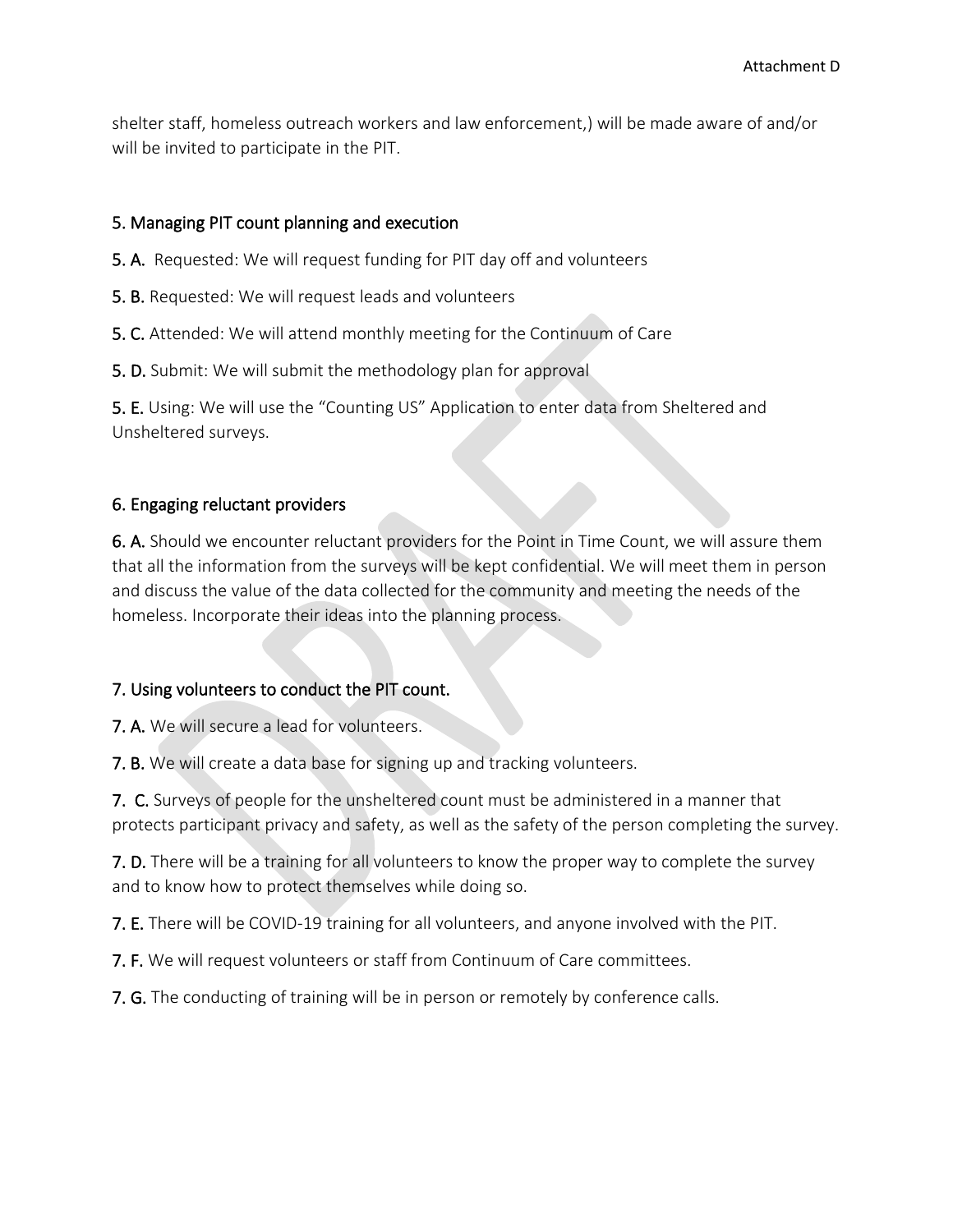# **Sheltered Count**

Methodology: For the sheltered count, we will do a non-random sample and service based counts up to the 7 day period after the designated night of the count. Extrapolation is used for no more than 20% of those survey questions that where the respondents did not respond.

#### Definition

For the purposes of the count, the following definition of sheltered homeless persons will be:

 An individual or family living in a supervised publicly or privately-operated shelter designated to provide temporary living arrangement (including congregate shelters, transitional housing, jail, and hotels and motels paid for by charitable organizations or by federal, state, or local government programs for low-income individuals).

## 1. We will account and report on all people experiencing sheltered homelessness residing in NorCal CoC.

1. A. We may exclude geographic areas where the NorCal CoC Advisory Boards have determined that there are no persons experiencing sheltered homelessness, including areas that are uninhabitable.

1. B. We will start the homeless sheltered PIT count on the night of January 25, 2022. We will continue to take survey counts for the following seven days, per HUD regulations. We will be conducting survey counts on workdays only, asking where they slept the night of January 25th. The methodology used for the sheltered count will be a random sample and service based counts up to the 7 day period after the designated night of the count.

#### Establishing a timeline of count activities

2. A. Executing the Sheltered count

• We will count clients in Emergency Shelters, Safe Havens, or Transitional Housing on the night designated for the count, January 25, 2022.

#### 3. Determining who to count, the plan is as follow:

- 3. A. We will count clients sleeping overnight in all of the following project types:
	- Emergency Shelters;
	- Motels/Hotels paid for by charitable organization or by federal, state or local government programs;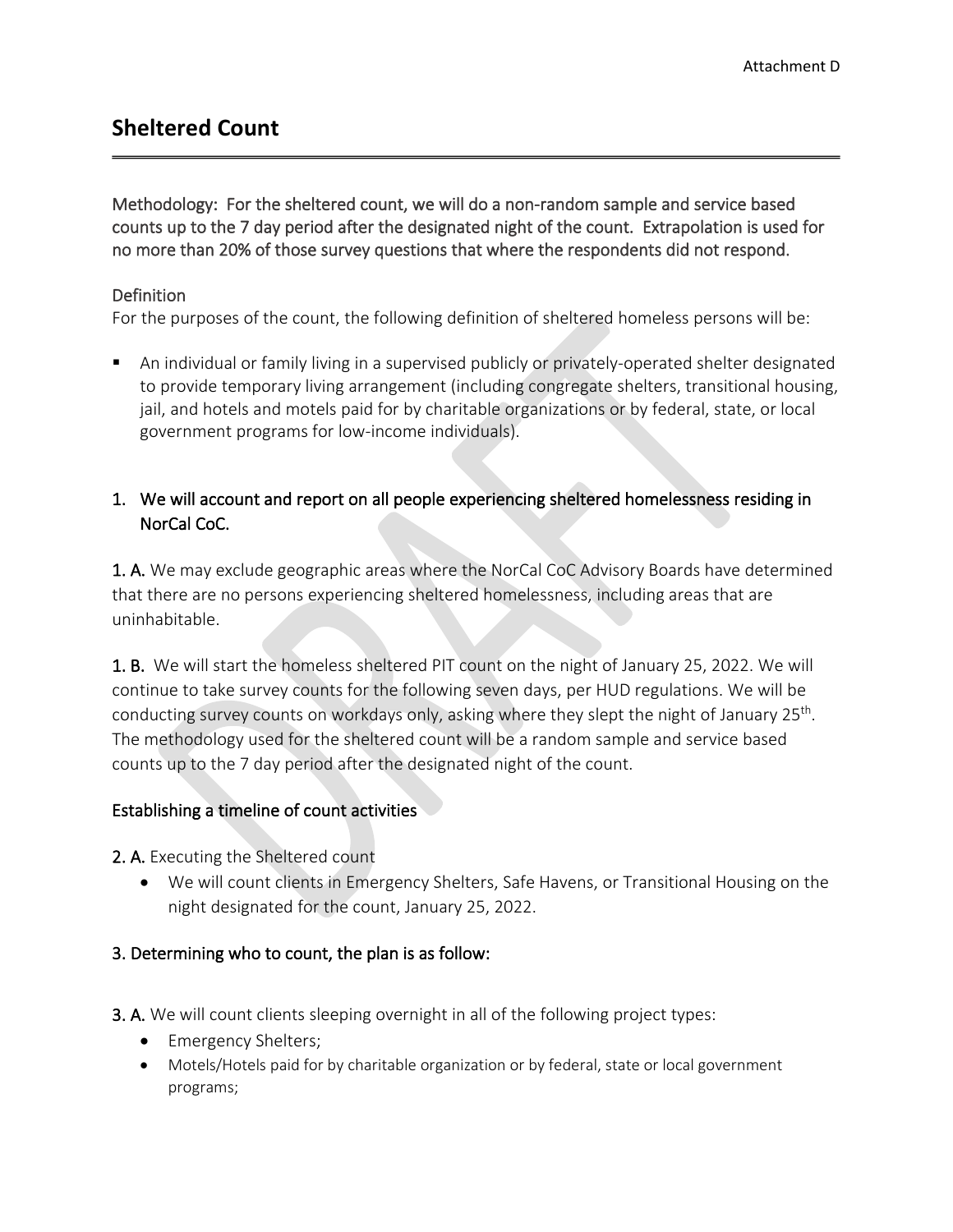- Transitional Housing; and
- Hotels or Motels Project Room Key

3. B. We will work closely with providers serving youth to ensure a comprehensive and inclusive count of youth experiencing homelessness, including but limited to:

- Youth drop-in centers;
- Faith-based organization and youth groups;
- Health clinics-youth-base including mobile health outreach;
- Local middle schools, high school, and alternative educational programs; and
- Libraries.

#### 4.0 Involving partner organizations

4. A. We will work to include community stakeholders in conducting the PIT Count. Stakeholders include representatives from jurisdictions or partners assisting with the count, community members, and people with the following types of professional and personal experience:

- Shelter staff;
- Homeless outreach workers; and
- Law enforcement.

#### 5. Managing PIT count planning and execution

- **5. A.** We will submit the methodology plan for approval
- **5. B.** Requested: We will request funding for PIT day of and volunteers
- **5. C.** Attended: We will attend monthly advisory meetings for the Continuum of Care
- **5. D.** We will utilize the "Counting US" application to enter data from PIT surveys.

#### **6. Engaging reluctant providers**

**6. A.** Should we encounter reluctant providers for participation in the Point in Time Count, we will assure that all the information from the surveys will be kept confidential. We will meet them in person and discuss the value of the data collected for the community and meeting the needs of those experiencing homelessness. We will work to incorporate their ideas into the planning process.

#### **7. Using volunteers to conduct the PIT count.**

7. A. We will secure lead volunteers or enumerators.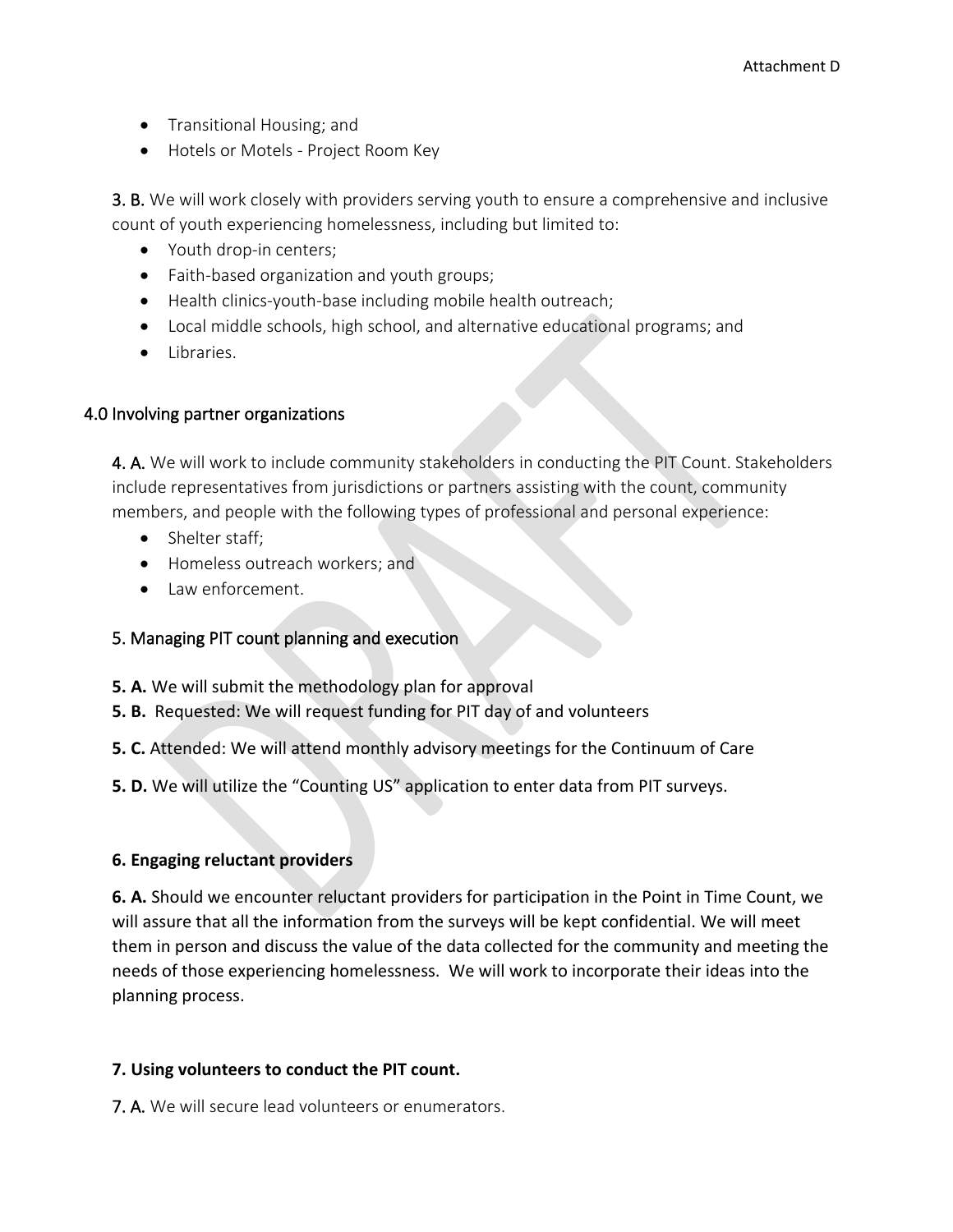7. B. We will create a platform for volunteers or enumerators to sign up.

7. C. The surveys of people for the sheltered count will be administered in a manner that

protects participant privacy and safety, as well as the safety of the person completing the survey.

7. D. There will be a training for all volunteers or enumerators to know the proper way to complete the survey and to know how to protect themselves while doing so.

7. E. There will be COVID-19 training for all volunteers or enumerators, and anyone involved with the PIT.

7. F. We will request volunteers or enumerators from Continuum of Care committees.

7. G. The conducting of training will be in person and remotely by conference calls.

#### DATA ENTRY AND DUPLICATION METHOD

#### Survey Administration Details

A method will be implemented to account for any individuals who may be interviewed multiple times. The deduplication method for the interview surveys consists of creating a unique identifier using several fields of information from the survey (first initial, last initial, birth month, birth year, gender, race, and veteran status). This process allows data analysts to easily identify and eliminate duplicate records.

#### SURVEY TOOL

#### Survey Development

A PIT Count survey of questions was developed by the NorCal CoC to acquire data which met the requirements of the U.S. Department of Housing and Urban Development (HUD). The survey will collect a variety of data: demographics, family make-up, military service, chronic homelessness, sleeping location, disabilities, income, education level, and barriers to acquiring permanent housing.

#### Survey Sampling

In order to complete a census of respondents, enumerators will be trained to employ an "every encounter" survey approach. Enumerators will be instructed to survey every sheltered person. If the person declines to take the survey, the survey worker will complete an observation-based survey.

#### Data Collection

Care will be taken by interviewers to ensure that respondents feel comfortable regardless of the shelter location where the survey occurs. During the interviews, respondents will be encouraged to be candid in their responses and will be informed that their responses will be framed as general findings, kept confidential and not traceable to any one individual.

Due to the sensitive nature of the survey, respondents will not be required to answer every survey question and respondents can request to skip questions that are not applicable or that they do not feel comfortable answering.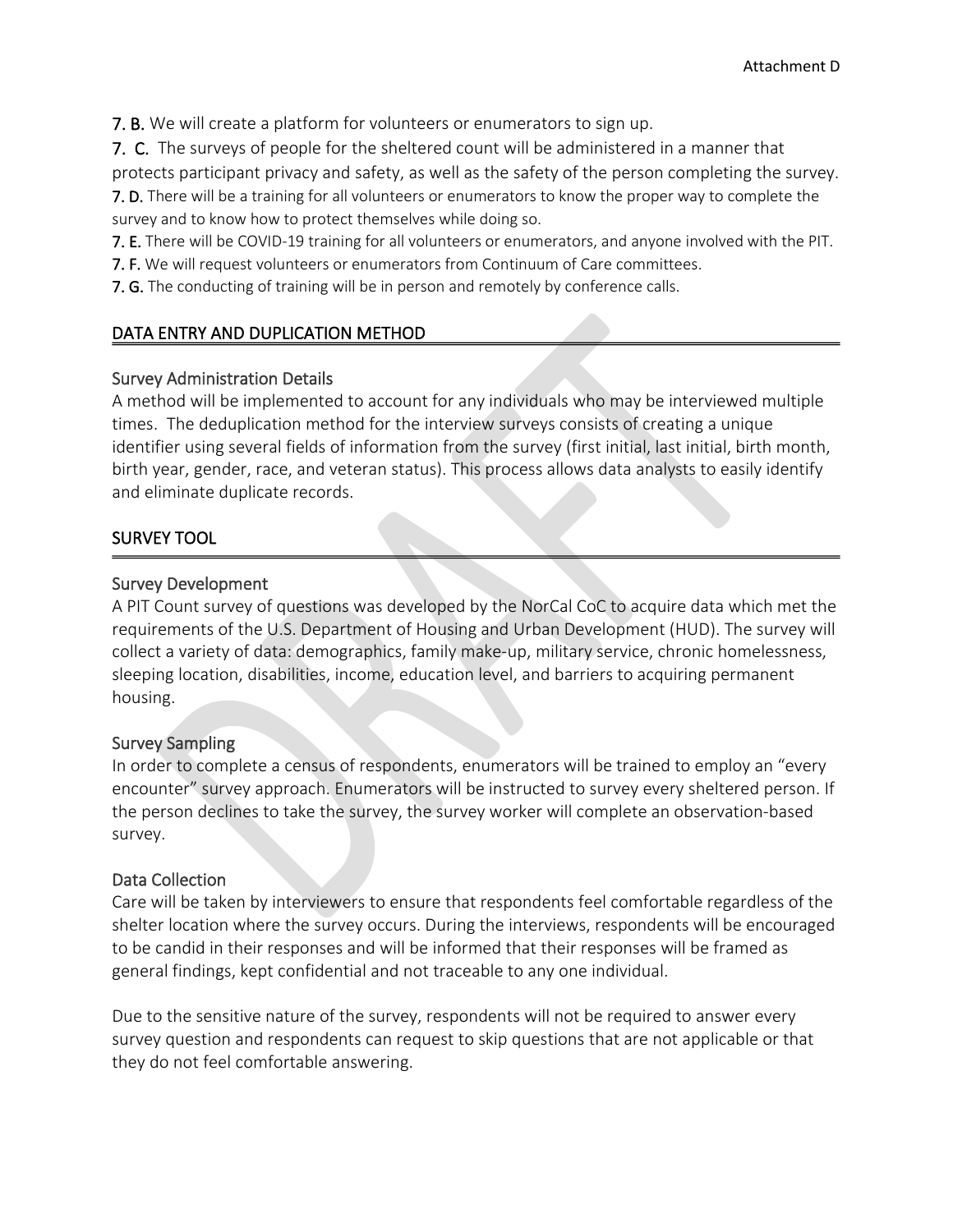Addendums Attached:

- A. Del Norte County
- B. Lassen County
- C. Modoc County
- D. Plumas County
- E. Shasta County
- F. Sierra County
- G. Siskiyou County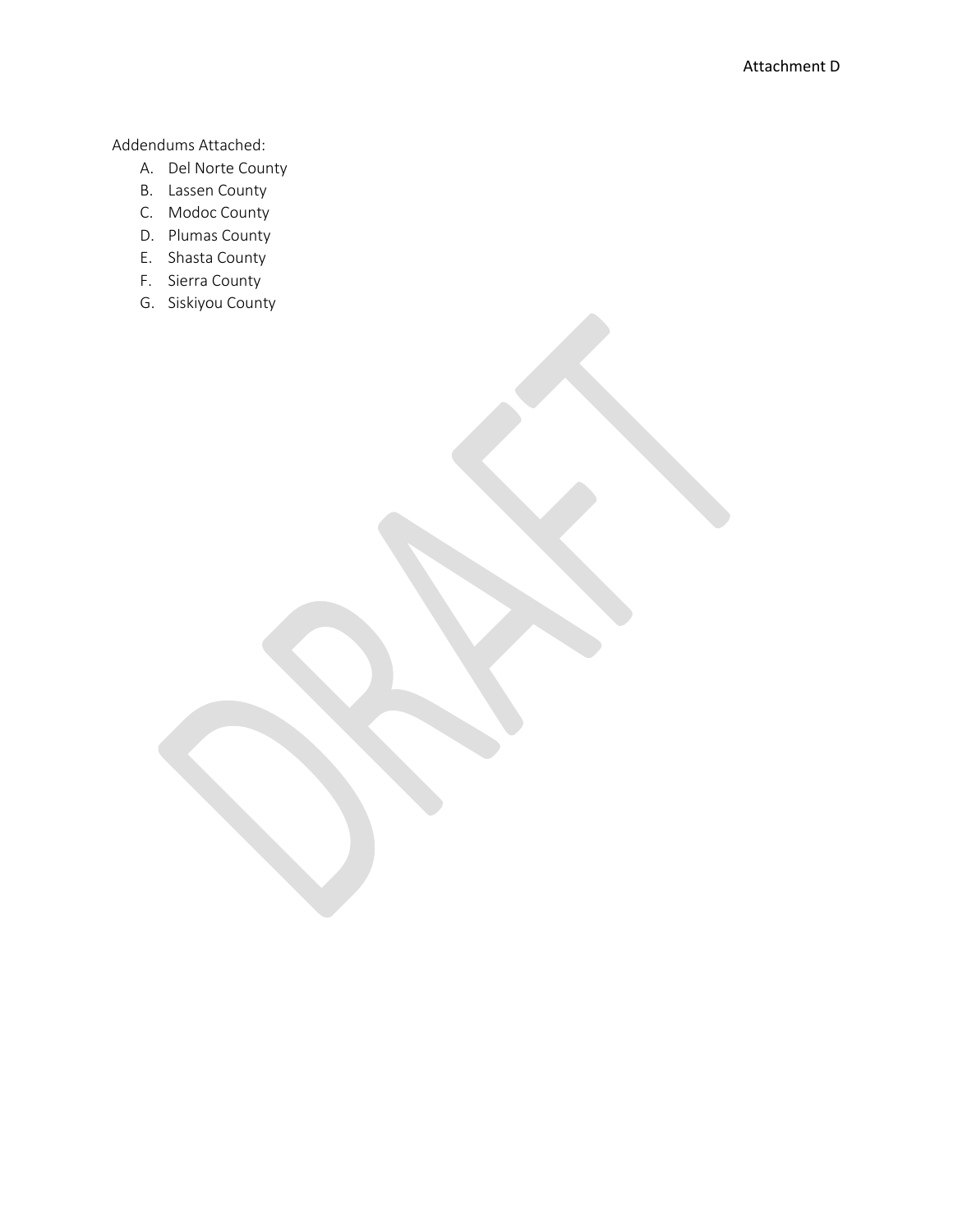#### A. Del Norte County

#### **Unsheltered-**

Del Norte County will account for and report on all people experiencing unsheltered homelessness residing in Del Norte County. We may exclude geographic areas where the NorCal CoC Advisory Boards have determined that there are no unsheltered homeless people living including areas that are uninhabitable. We will start the homeless unsheltered PIT count on the day of January 26, 2022 surveying where they slept the night of January 25th. We will continue to take survey counts for the following seven days, per HUD regulations. We will be conducting survey counts on workdays only, asking where they slept the night of January 25th. Due to the COVID-19 there will not be a night count for unsheltered.

Del Norte County has identified unsheltered locations on the night of the count to be:

Crescent City Smith River

Klamath

- Gasquet,
- Fort Dick,
- Hiouchi

Del Norte County has identified the following dates for the count:

- a. Wednesday, January 26, 2022, 8am- 5pm
- b. Thursday, January 27, 2022, 8am- 5pm
- c. Friday, January 28, 2022, 8am- 5pm
- d. Monday, January 31, 2022 8am- 5pm
- e. Tuesday, February 1, 2022 8am-5pm

#### **Sheltered Count-**

Del Norte County has identified the sheltered locations on the night of the count to be:

- 1. Del Norte Mission Possible
- 2. Harrington House (domestic violence shelter)
- 3. Legacy Homekey Project- Interim Housing
- 4. Behavioral Health transitional housing (FSP) (Motel Vouchers, etc.)
- 5. Del Norte County Jail
- 6. Oxford House X 3
- 7. Those being paid Temporary Homeless assistance through CalWORKs, Family Stabilization and Housing Support Programs.
- 8. Those receiving Shelter services through motel vouchers (HHAP, ELC, PRK, RRH, HDAP)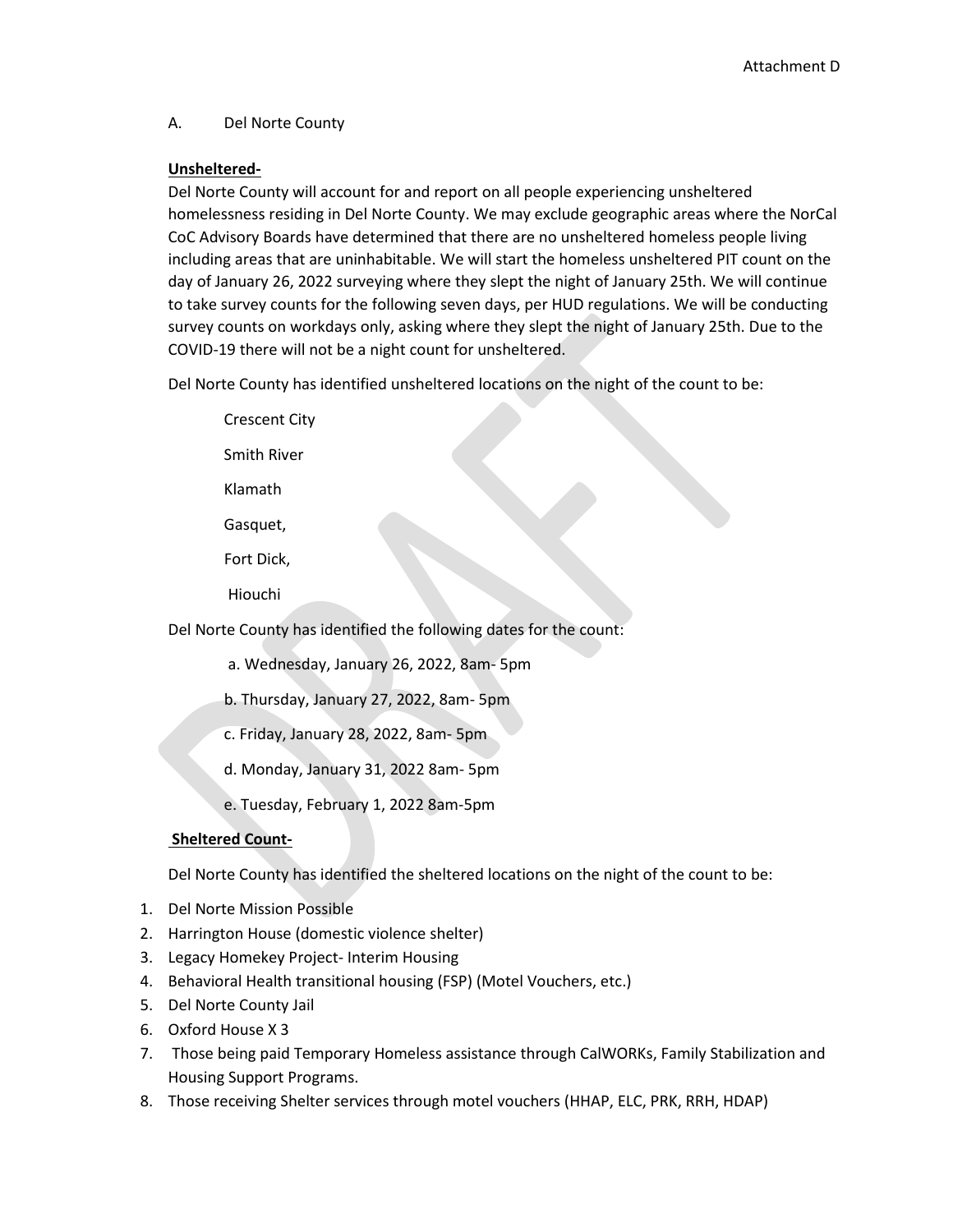- 9. Tolowa DEE-NI' Nation- Shelter services (Motel Vouchers, etc.)
- 10. Yurok Tribe shelter services- (Motel Vouchers, etc.)

This count will be done by telephone contact and in-house program numbers will be obtained from program supervisors.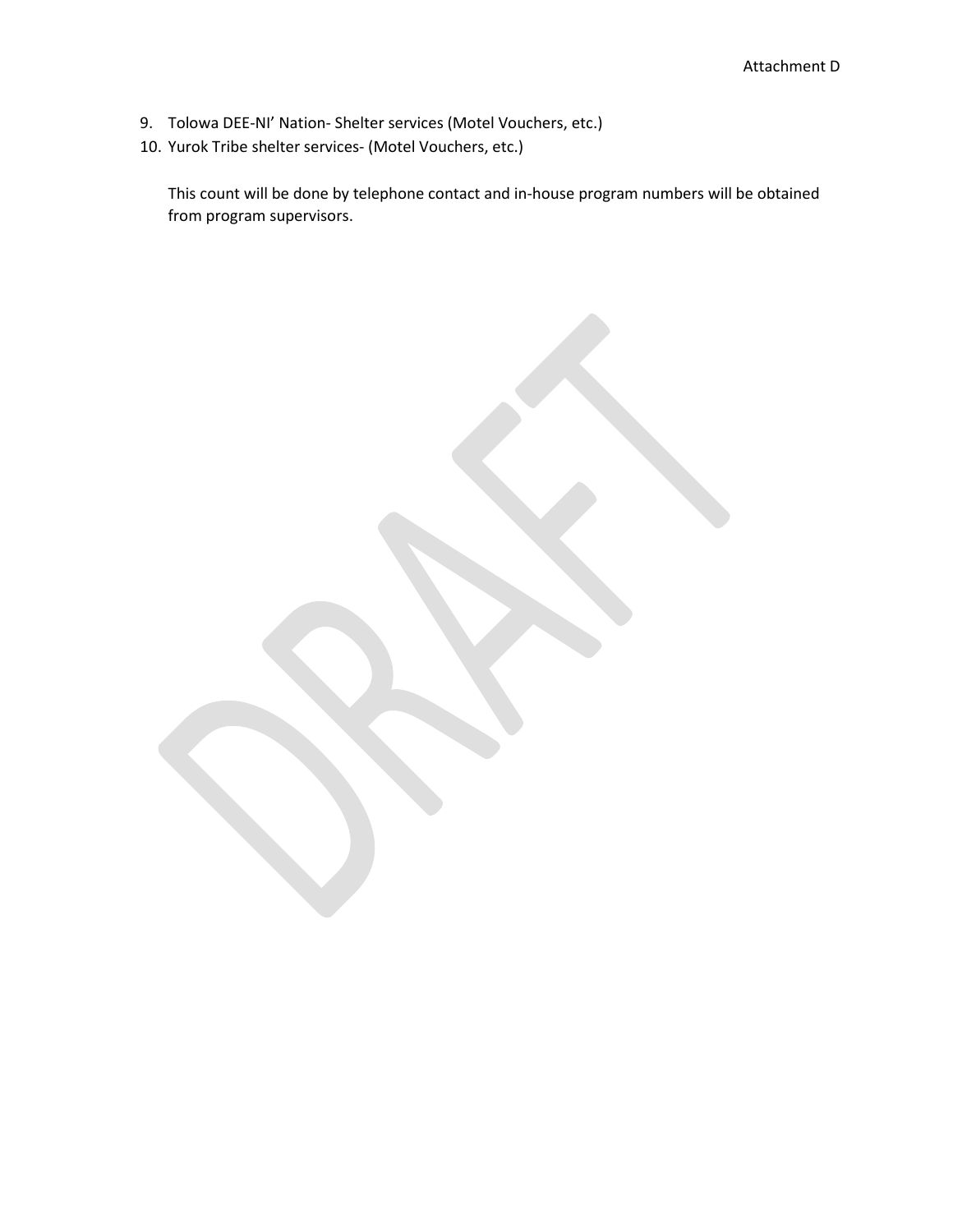#### B. Lassen County

#### Unsheltered Count:

Lassen County will conduct an unsheltered street count on January 26, 2022, from 6:00 a.m. to 11:00 a.m. Teams of at least three persons will survey designated areas of Susanville and the surrounding areas. Surveys will be conducted in parks, cars, riverbanks, bridges, social services offices, abandoned buildings, and at the local emergency shelter (Crossroads Ministries). Each survey respondent will be given an incentive bag which will include hygiene supplies, snacks, and warm winter clothing items.

Throughout seven days following the street count, Lassen County staff will work with partner agencies to continue completing surveys with individuals who were missed during the street count, asking individuals where they slept on the night of January 25, 2022.

#### Sheltered Count:

Lassen County will conduct a shelter count on the night of January 25, 2022. Lassen County shelter providers include:

Emergency Shelters:

- Crossroads Ministries;
- Lassen Family Services;
- Lassen County Health and Social Service
	- Calworks Motel/Hotel paid with voucher
	- HDAP Motel/Hotel paid with voucher
	- HSP Motel/Hotel paid with voucher
	- Whole Person Care Motel/Hotel paid with voucher

Transitional Housing:

- Crossroads Ministries
	- Cross Project
	- Grace Gables
	- Philemon House
- Lassen Family Services
	- Transition Housing Program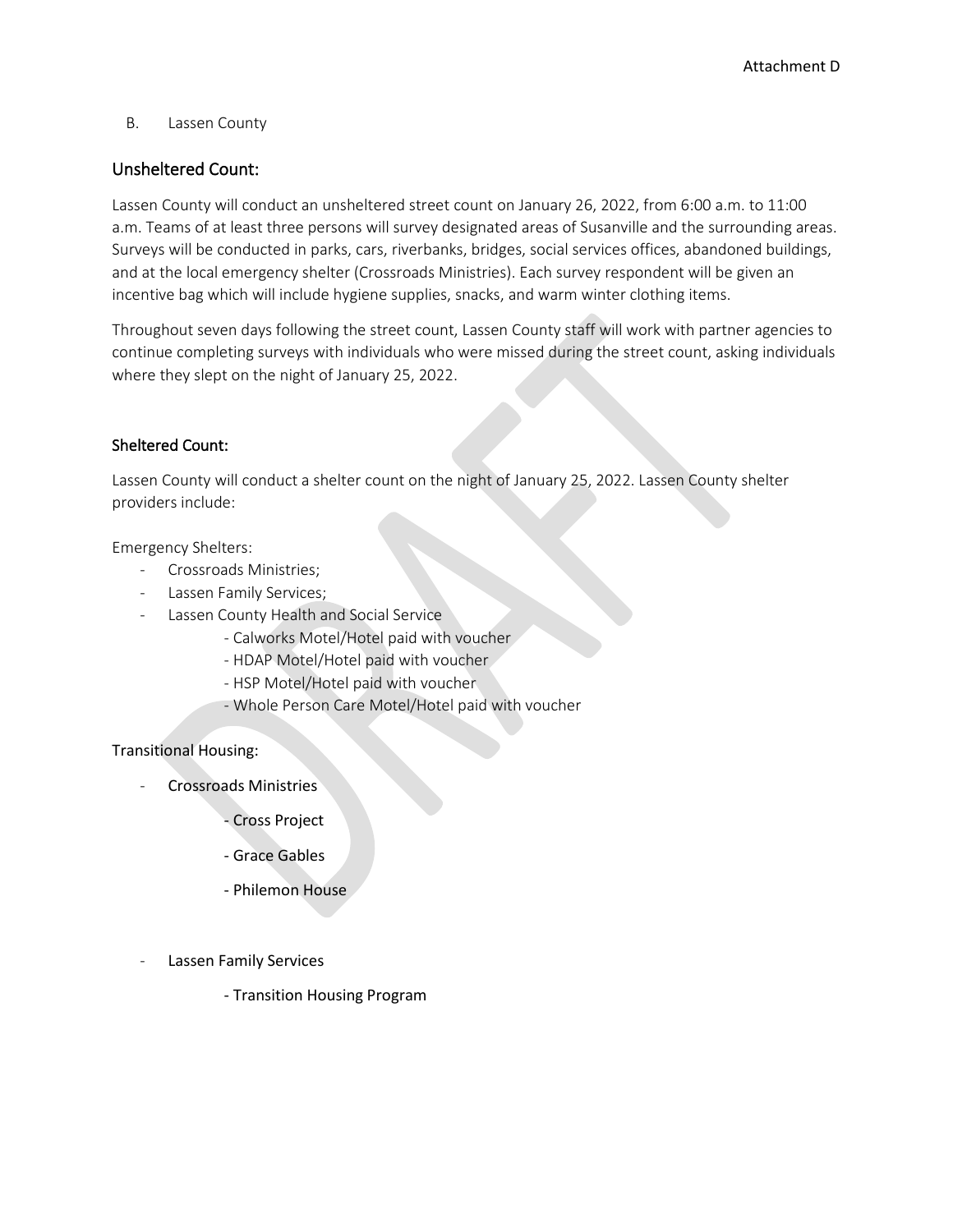C. Modoc

#### Unsheltered

1. 1. Modoc county will conduct a complete unsheltered count for Modoc County beginning January 26th, 2022.

Sheltered

Modoc County will conduct a sheltered count on the night of January 26<sup>th</sup>, 2022

1. Modoc County has identified the sheltered locations on the night of the count. Domestic Violence Shelter and Transitional Housing counts will be coordinated and with TEACH Inc. staff. Individuals or families receiving: Homeless Assistance, Housing Disability and Advocacy Program, Behavioral Health housing, Modoc County Jail, or

Modoc County has identified the cities with motels/hotels throughout the county may be included in the sheltered count.

This count will be done by telephone contact and in-house and in-house data will be obtained from individual programs.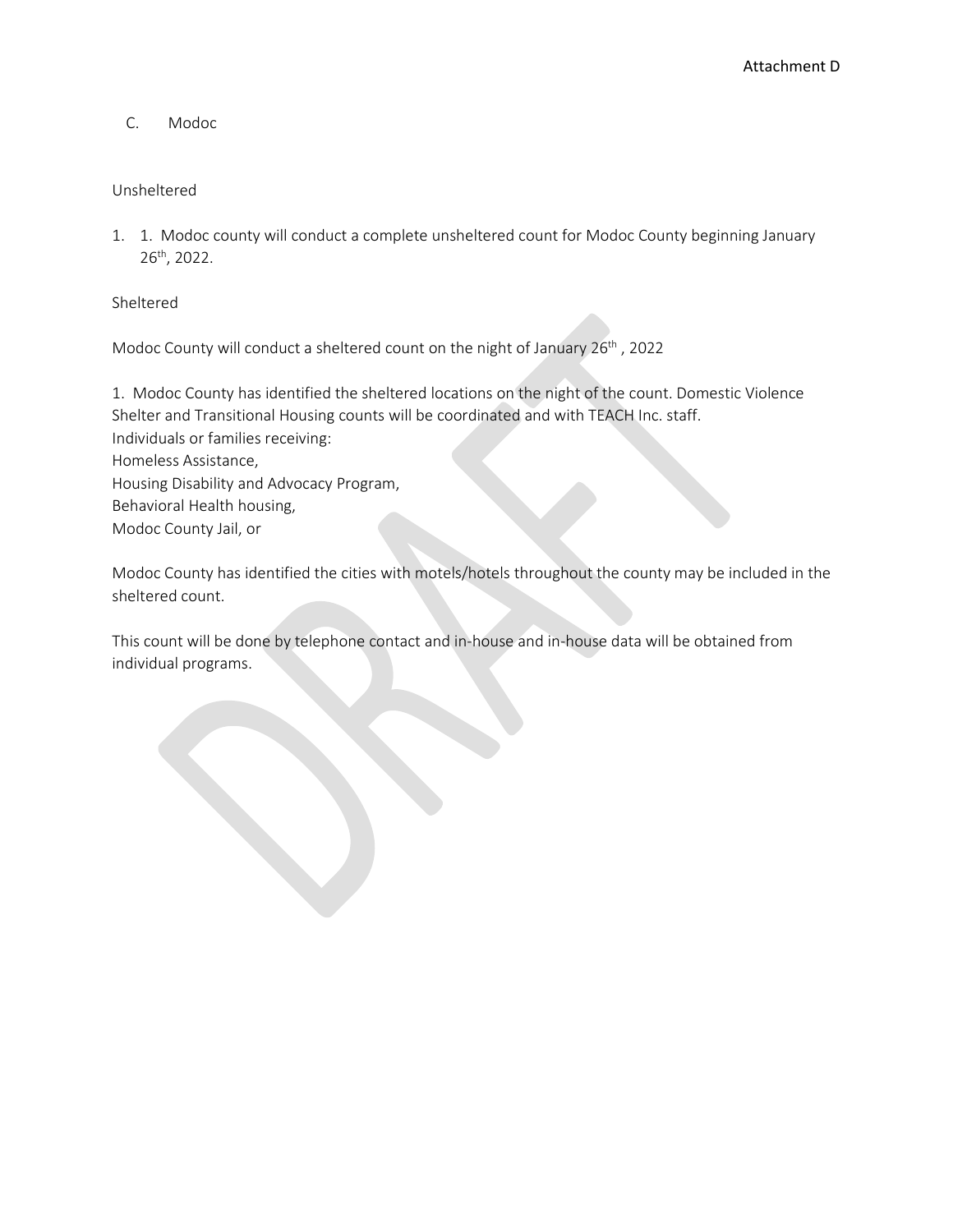#### D. Plumas County

#### Unsheltered

2. Plumas Crisis Intervention & Resource Center will conduct a complete unsheltered count for Plumas County beginning January 26<sup>th</sup>, 2022.

Sheltered

- 1. Plumas County has identified the sheltered locations on the night of the count to be: Emergency Motel Sheltering, Ohana House, PRS DV Shelter, ASP Sober Living Homes and Plumas County BH emergency and transitional housing. In addition, Plumas County has identified the following date and times for the count:
	- a. Wednesday, January 26, 2022 Times range from 8:00 a.m. to 8:00 p.m. daily
	- b. Thursday, January 27, 2022
	- c. Friday, January 28, 2022
	- d. Saturday, January 29, 2022
	- e. Sunday, January 30, 2022
	- f. Monday, January 31, 2022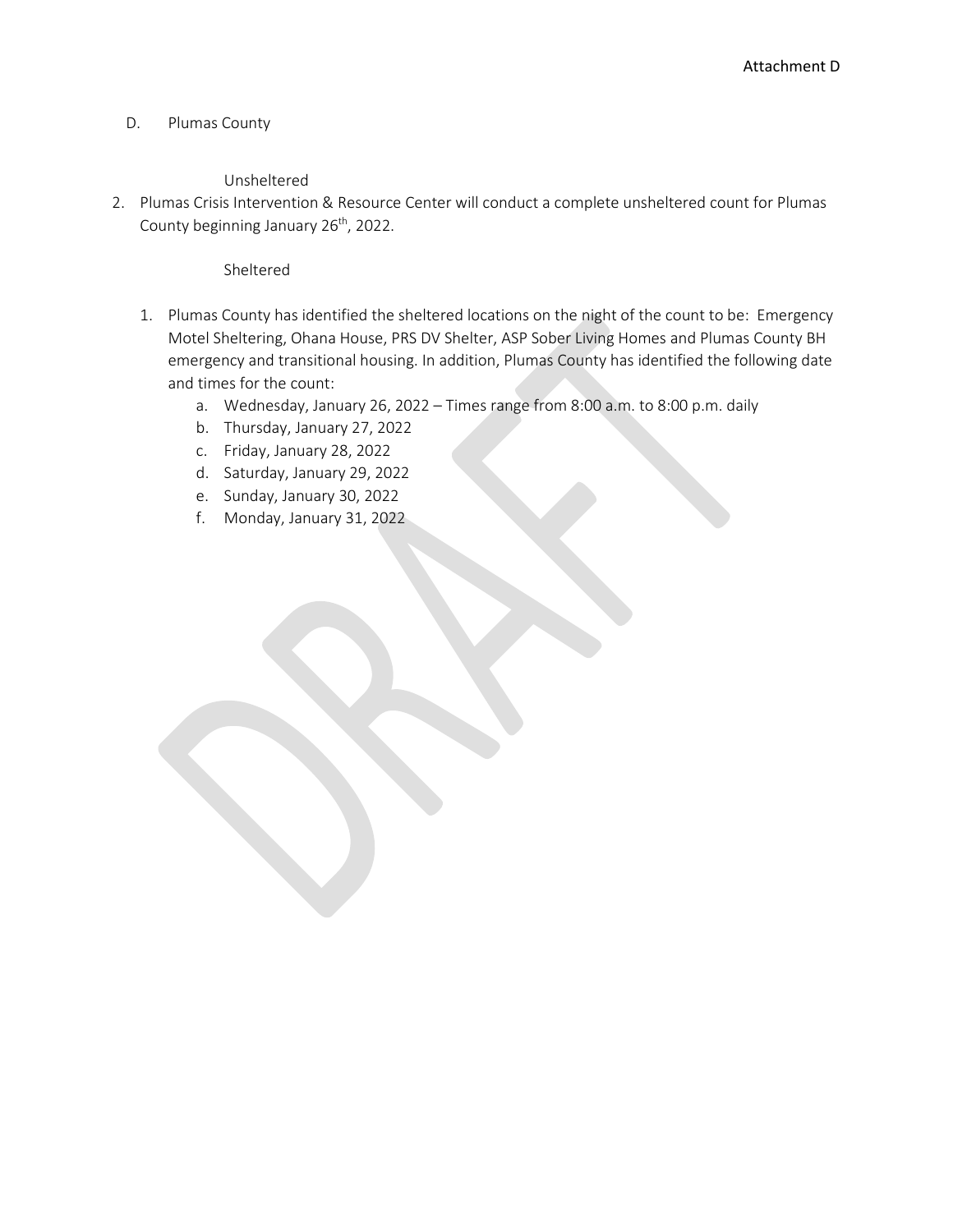#### E. Shasta County

#### Unsheltered

- 1. Shasta County has identified the unsheltered count areas will be: Redding, Anderson, Cottonwood, Shasta Lake City, Burney, and some of the know outskirts of Shasta County.
- 2. In addition, Shasta County has identified the following dates and time for the continued survey and count:
	- a) Tuesday, January 25<sup>th</sup>, 2022 6:30AM-5:00PM
	- b) Wednesday, January  $26<sup>th</sup>$ , 2022 8:00AM 5:00PM
	- c) Thursday, January  $27^{th}$ , 2022 8:00AM- 5:00PM
	- d) Friday, January 28<sup>th</sup>, 2022 8:00AM 5:00PM
	- e) Monday, January  $31^{st}$ , 2022 8:00 5:00PM
	- f) Tuesday, February  $1^{st}$ , 2022 8:00 5:00PM

#### Sheltered

1. Shasta County has identified the sheltered locations on the night of the count to be: Good News Rescue Mission and One Safe Place. In addition, Shasta County has identified the following date and times for the count:

- a) Tuesday, January 25<sup>th</sup>, 2022 6:30AM-5:00PM
- b) Wednesday, January  $26<sup>th</sup>$ , 2022 8:00AM 5:00PM
- c) Thursday, January  $27<sup>th</sup>$ , 2022 8:00AM- 5:00PM
- d) Friday, January 28<sup>th</sup>, 2022 8:00AM 5:00PM
- e) Monday, January  $31^{st}$ , 2022 8:00 5:00PM
- f) Tuesday, February  $1^{st}$ , 2022 8:00 5:00PM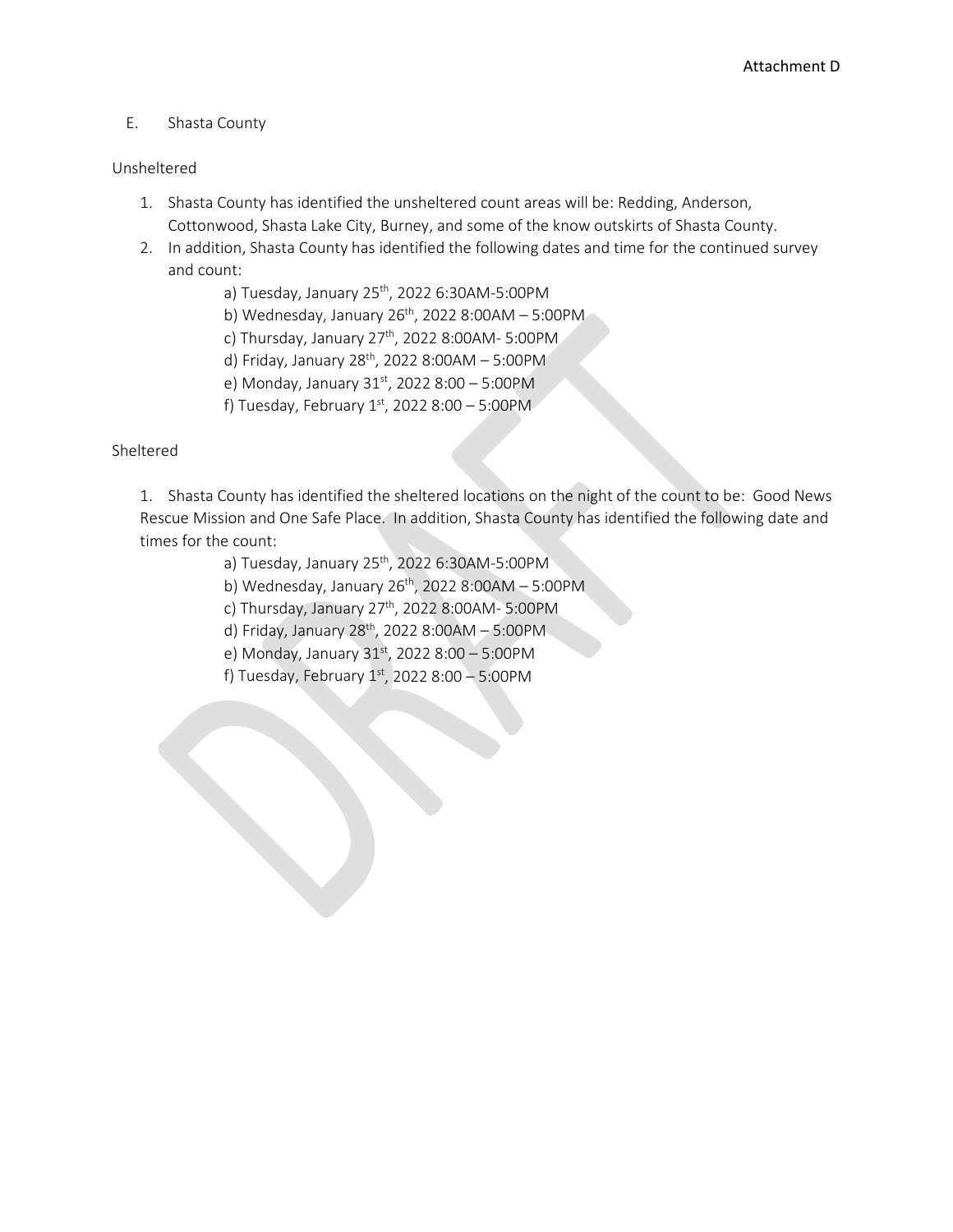#### F. Sierra County

#### Unsheltered

1. Plumas Crisis Intervention & Resource Center will assist Sierra County staff in the unsheltered PIT Count beginning January 26<sup>th</sup>, 2022.

#### Sheltered

1. Sierra County has identified the sheltered locations on the night of the county be Ohana house, located in Quincy, CA. Only those referred from Sierra County will be counted.

2. Sierra County has identified the following cities with motels/hotels to be included in the sheltered count: Loyalton, Sierraville, Sierra City, Downieville.

3. Sierra County does not have any emergency shelters, therefore if an individual is sheltered outside of the county, that individual will be included in Sierra County's count.

4. Sierra County has identified the following dates and times for the count:

- a. 8 a.m. to 5 p.m., Wednesday, January 26, 2022
- b. 8 a.m. to 5 p.m., Thursday, January 27, 2022
- c. 8 a.m. to 5 p.m., Friday, January 28, 2022
- d. 8 a.m. to 5 p.m., Monday, January 31 2022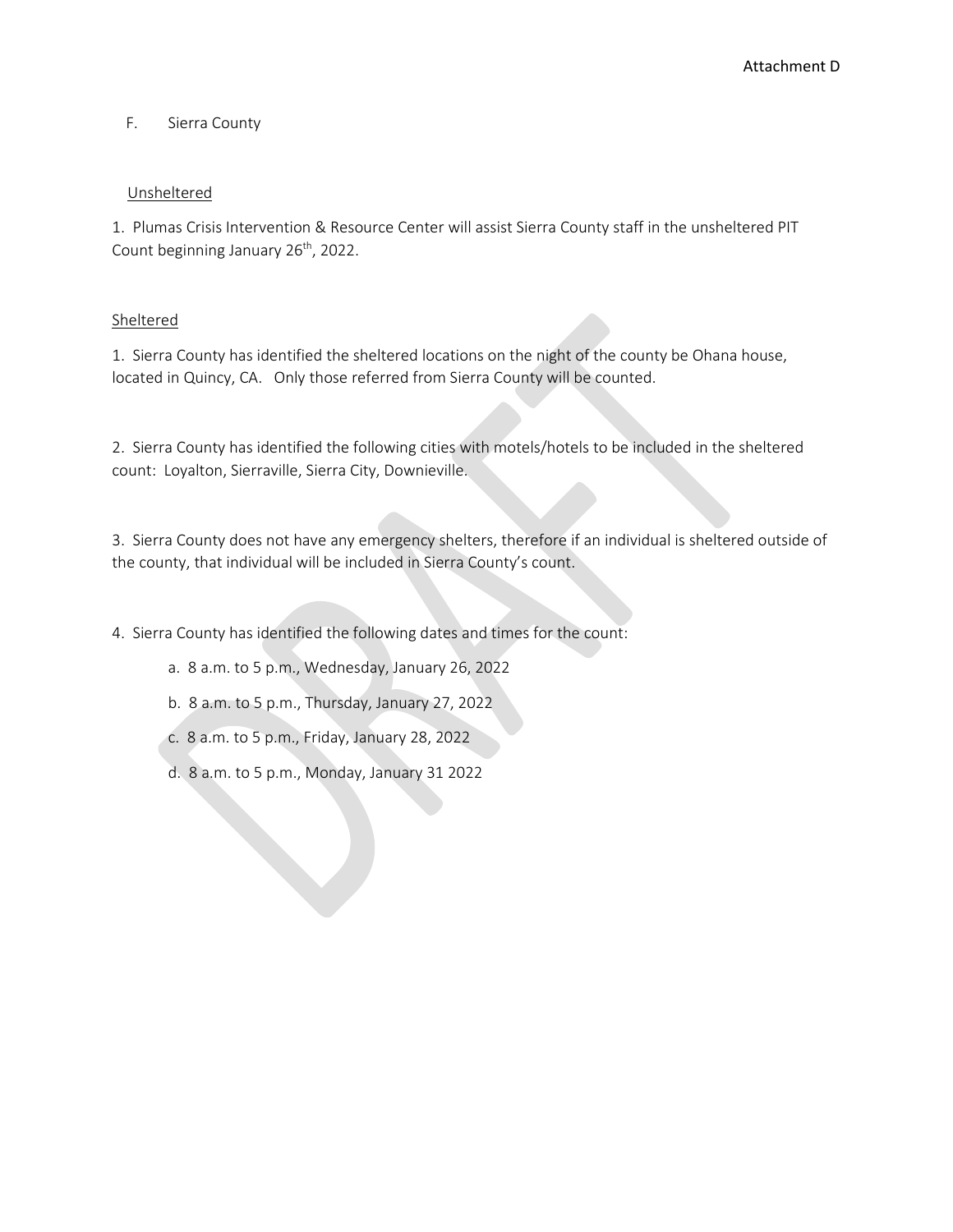#### G. Siskiyou County

Siskiyou County has identified the following dates for the count:

- Wednesday, January 26, 2022.
- Thursday, January 27, 2022
- Friday, January 28, 2022
- Saturday, January 29, 2022
- Sunday, January 30, 2022
- Monday, January 31, 2022
- Tuesday, February 1, 2022

#### Unsheltered

Siskiyou County has identified the unsheltered count areas as follows:

- Yreka
- Mt. Shasta
- Weed
- Dunsmuir
- Happy Camp
- Montague
- Scott Valley
- Tulelake
- Various outlying regions of Siskiyou County

#### Sheltered

Siskiyou County has identified the sheltered locations on the night of the count to be:

- Beacon of Hope Gospel Rescue Mission, in conjunction with local churches (if open in January, 2022)
- Households receiving shelter or transitional housing services through Siskiyou County Health and Human Services programs (scattered sites/motels)
- Households receiving shelter or transitional housing through the Karuk Tribe (scattered sites/motels)
- Siskiyou County Domestic Violence and Crisis Center Shelter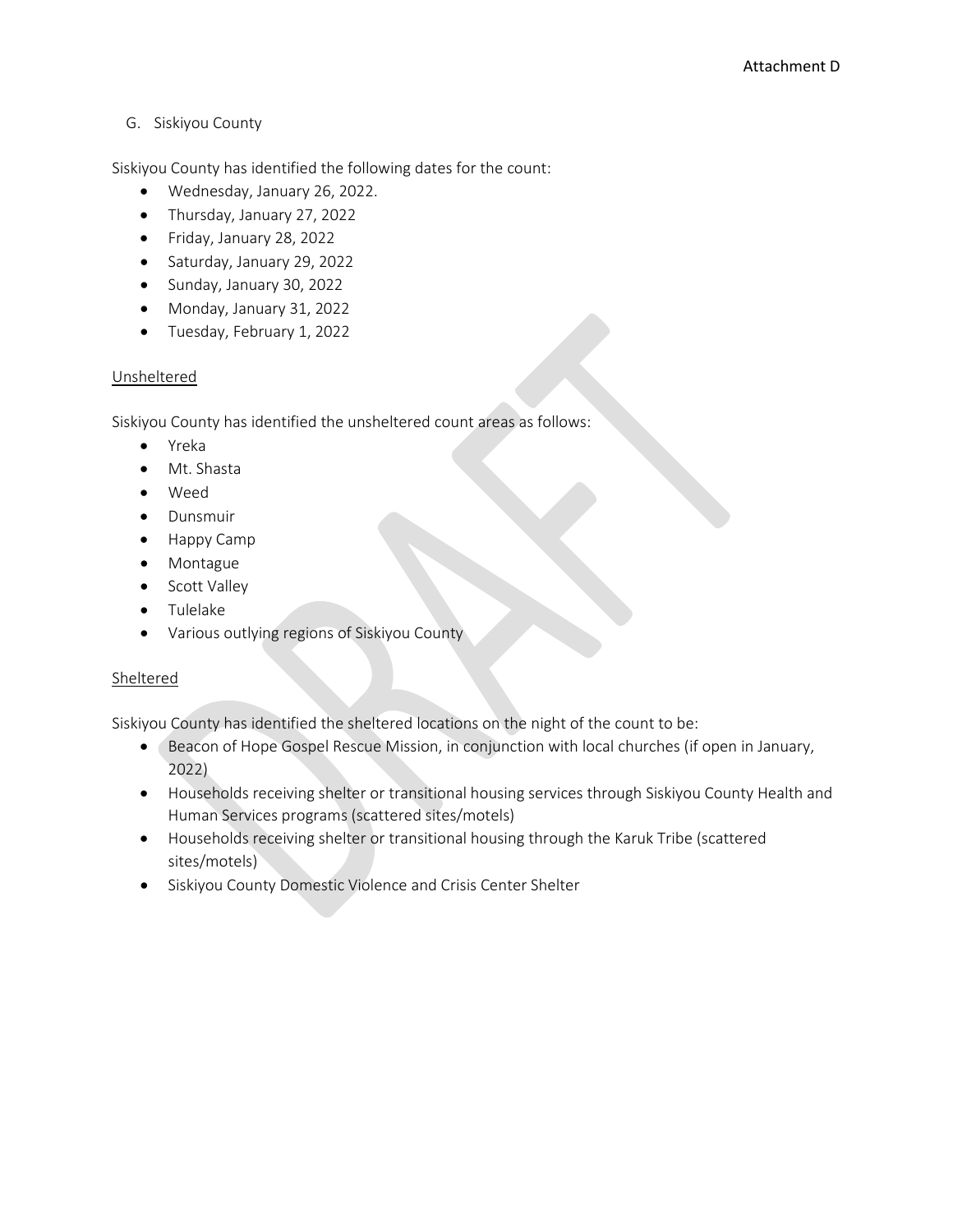# **NorCal** Continuum of Care

# 2022 Sheltered PIT Survey

| Interviewer:                                                                                                                                                                                                                                         |  |        |                                                             | Phone Number: |        |        |                 |
|------------------------------------------------------------------------------------------------------------------------------------------------------------------------------------------------------------------------------------------------------|--|--------|-------------------------------------------------------------|---------------|--------|--------|-----------------|
| County (Circle One): Del Norte                                                                                                                                                                                                                       |  | Lassen | Modoc                                                       | Plumas        | Shasta | Sierra | Siskiyou        |
| 1. May I ask you a few questions about your housing and service needs? Yes __ No __                                                                                                                                                                  |  |        |                                                             |               |        |        |                 |
| Please complete a Survey for each household member when entering Data into the "Counting US" application.                                                                                                                                            |  |        |                                                             |               |        |        | <b>Children</b> |
| 3. Where did you sleep on the night of January 25, 2022? (Select One)                                                                                                                                                                                |  |        |                                                             |               |        |        |                 |
|                                                                                                                                                                                                                                                      |  |        | If any of these are checked Stop Survey                     |               |        |        |                 |
| $\Box$ Jail or prison<br>Motel/hotel (paid w/own funds)<br>$\Box$ In a place you are going to be evicted w/in 2 weeks<br>House or apartment rented or owned<br>$\Box$ With a friend or family in their home $\Box$ Treatment Program $\Box$ Hospital |  |        |                                                             |               |        |        |                 |
|                                                                                                                                                                                                                                                      |  |        | If any of these are checked complete the Unsheltered Survey |               |        |        |                 |
| Vehicle/Boat □ Abandoned Building □ Bus or Train Station or Airport<br>Street or Sidewalk<br>$\Box$<br>Under Bridge/Overpass $\Box$ Outdoor Encampment $\Box$ Park                                                                                   |  |        |                                                             |               |        |        |                 |
|                                                                                                                                                                                                                                                      |  |        | <b>Continue with Survey</b>                                 |               |        |        |                 |
| Motel/hotel (paid with a voucher)                                                                                                                                                                                                                    |  |        | $\Box$ Emergency Shelter $\Box$ Transitional Housing        |               |        |        |                 |

| Sheltered                                                  |                                                           |
|------------------------------------------------------------|-----------------------------------------------------------|
| <b>Emergency Shelter:</b>                                  | Transitional Housing (cannot be family or friend's home): |
| Name of Organization                                       | Name of Organization                                      |
| Specify:                                                   | Specify:                                                  |
|                                                            |                                                           |
| Name of Project                                            | Name of Project                                           |
| Specify:                                                   | Specify:                                                  |
|                                                            |                                                           |
| Motel/Hotel (pd with voucher- name of location):<br>$\Box$ | Motel/Hotel Project Room Key (pd with voucher- name of    |
|                                                            | location):                                                |
|                                                            |                                                           |

4. Have you already taken this survey this week?  $\Box$  Yes If YES, stop survey  $\Box$  No

|                               | Person #1                    | Person #2                    | Person #3                    | Person #4                    |
|-------------------------------|------------------------------|------------------------------|------------------------------|------------------------------|
| 5. What are<br>your Initials? |                              |                              |                              |                              |
| 6. Relationship               | $\Box$ Self                  | $\Box$ Self                  | $\square$ Self               | $\Box$ Self                  |
| to Head of                    | □Spouse/Partner              | □Spouse/Partner              | □Spouse/Partner              | □Spouse/Partner              |
| Household                     | $\Box$ Child                 | $\Box$ Child                 | $\Box$ Child                 | $\Box$ Child                 |
|                               | $\Box$ Other Relative        | $\Box$ Other Relative        | $\Box$ Other Relative        | $\Box$ Other Relative        |
|                               | □Unrelated                   | $\Box$ Unrelated             | $\Box$ Unrelated             | $\Box$ Unrelated             |
| 7. What is your               | $\Box$ Label                 | $\Box$ Label                 | □Label                       | $\Box$ Label                 |
| gender? Select                | $\Box$ Female                | $\Box$ Female                | $\Box$ Female                | $\Box$ Female                |
| All that apply                | $\Box$ Male                  | $\Box$ Male                  | $\Box$ Male                  | $\Box$ Male                  |
|                               | $\Box$ Other than singularly | $\Box$ Other than singularly | $\Box$ Other than singularly | $\Box$ Other than singularly |
|                               | female or male               | female or male               | female or male               | female or male               |
|                               | $\Box$ Transgender           | $\Box$ Transgender           | $\Box$ Transgender           | $\Box$ Transgender           |
|                               | $\Box$ Questioning           | $\Box$ Questioning           | $\Box$ Questioning           | $\Box$ Questioning           |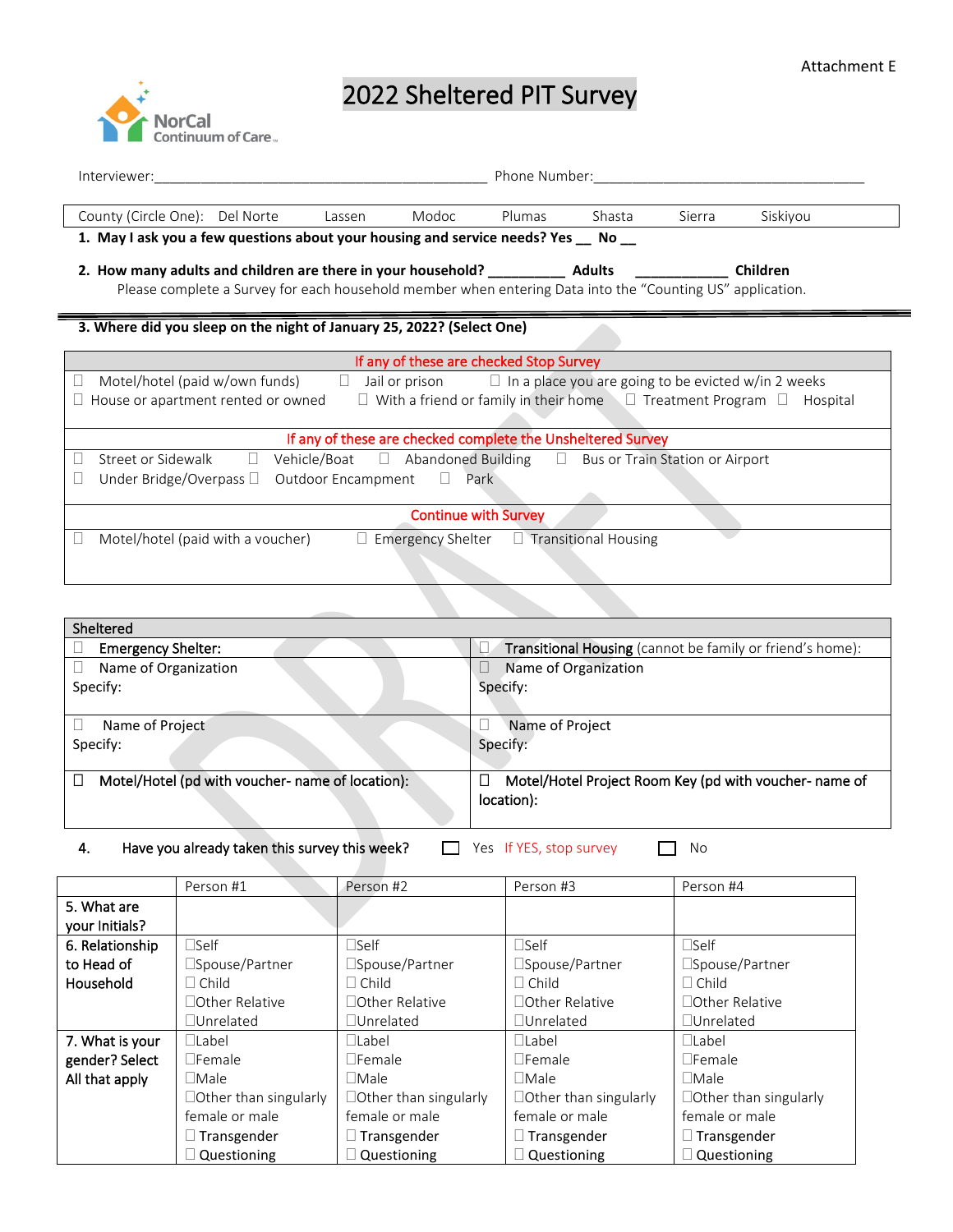Attachment E

|                 | □Don't Know                      | □Don't Know                      | □Don't Know                      | □Don't Know                     |  |
|-----------------|----------------------------------|----------------------------------|----------------------------------|---------------------------------|--|
|                 | $\Box$ Refused                   | $\Box$ Refused                   | $\Box$ Refused                   | $\Box$ Refused                  |  |
| 8. What is your | $\square$ 5-12<br>$\Box$ Under 5 | $\square$ 5-12<br>$\Box$ Under 5 | $\square$ 5-12<br>$\Box$ Under 5 | $\Box$ 5-12<br>$\Box$ Under 5   |  |
| age range?      | $\Box$ 13-17<br>$\Box$ 18-24     | $\Box$ 13-17<br>$\square$ 18-24  | $\Box$ 13-17<br>$\square$ 18-24  | $\square$ 13-17<br>$\Box$ 18-24 |  |
|                 | $\Box$ 25-34<br>$\Box$ 35-44     | $\Box$ 25-34<br>$\Box$ 35-44     | $\square$ 25-34<br>$\Box$ 35-44  | $\Box$ 25-34<br>$\Box$ 35-44    |  |
|                 | $\Box$ 45-54<br>$\square$ 55-61  | $\Box$ 45-54<br>$\Box$ 55-61     | $\Box$ 45-54<br>$\Box$ 55-61     | $\Box$ 45-54<br>$\Box$ 55-61    |  |
|                 | $\Box$ 62+                       | $\Box$ 62+                       | $\Box$ 62+                       | $\Box$ 62+                      |  |
| 9. What is your | □American Indian,                | □American Indian,                | □American Indian,                | □American Indian,               |  |
| race?           | Alaskan Native OR                | Alaskan Native OR                | Alaskan Native OR                | Alaskan Native OR               |  |
| Fill in Name of | Indigenous                       | Indigenous                       | Indigenous                       | Indigenous                      |  |
| Tribe or Other  | Name of                          | Name of                          | Name of                          | Name of Tribe:                  |  |
|                 | Tribe:                           | Tribe:                           | Tribe:                           | □ Asian or Asian American       |  |
|                 | $\Box$ Asian or Asian            | $\Box$ Asian or Asian            | □ Asian or Asian                 | □Black, African American        |  |
|                 | American                         | American                         | American                         | or African                      |  |
|                 | □Black, African                  | $\Box$ Black, African            | □Black, African                  | $\Box$ Native Hawaiian or       |  |
|                 | American or African              | American or African              | American or African              | Pacific Islander                |  |
|                 | □Native Hawaiian or              | □ Native Hawaiian or             | □Native Hawaiian or              | $\Box$ White                    |  |
|                 | Pacific Islander                 | Pacific Islander                 | Pacific Islander                 | □Other: Please Indicate         |  |
|                 | $\square$ White                  | $\Box$ White                     | $\Box$ White                     |                                 |  |
|                 | □ Other: Please                  | □Other: Please Indicate          | □ Other: Please Indicate         | □Don't Know                     |  |
|                 | Indicate                         |                                  |                                  | Refused                         |  |
|                 | □Don't Know                      | □Don't Know                      | □Don't Know                      |                                 |  |
|                 | $\Box$ Refused                   | $\Box$ Refused                   | $\Box$ Refused                   |                                 |  |
| 10. Are you     | $\square$ No<br>$\Box$ Yes       | $\square$ No<br>$\Box$ Yes       | $\square$ No<br>$\Box$ Yes       | $\square$ No<br>$\Box$ Yes      |  |
| Hispanic or     | □Don't Know                      | □Don't Know                      | □Don't Know                      | □Don't Know                     |  |
| Latino?         | $\Box$ Refused                   | $\Box$ Refused                   | $\Box$ Refused                   | $\Box$ Refused                  |  |
| (Ethnicity)     |                                  |                                  |                                  |                                 |  |

| 11. Is this your first time | $\Box$ No<br>$\Box$ Yes                | $\Box Yes$<br>$\Box$ No                | $\square$ No<br>$\Box Yes$          | $\Box$ No<br>$\Box Yes$                  |
|-----------------------------|----------------------------------------|----------------------------------------|-------------------------------------|------------------------------------------|
| homeless? If no, answer     | □Don't Know                            | $\Box$ Don't Know                      | □Don't Know                         | $\Box$ Don't Know                        |
| Ques #12 and #13.           | $\Box$ Refused                         | $\Box$ Refused                         | $\Box$ Refused                      | $\Box$ Refused                           |
|                             |                                        |                                        |                                     |                                          |
| 11 a. Did you experience    | $\Box$ Yes<br>$\square$ No             | $\n  Yes\n$<br>$\square$ No            | $\Box$ No<br>$\Box Yes$             | $\Box$ Yes<br>$\Box$ No                  |
| homelessness as a child?    | $\Box$ Don't Know                      | $\Box$ Don't Know                      | □Don't Know                         | □Don't Know                              |
|                             | $\Box$ Refused                         | $\Box$ Refused                         | $\Box$ Refused                      | $\Box$ Refused                           |
|                             |                                        |                                        |                                     |                                          |
| 12. How long have you       | $\Box$ 0-3 mo. $\Box$ 4 -6 mo.         | $\Box$ 0-3 mo. $\Box$ 4 -6 mo.         | $\Box$ 0-3 mo. $\Box$ 4 -6 mo.      | $\Box$ 0-3 mo. $\Box$ 4 -6 mo.           |
| been homeless this          | $\Box$ 7-11 mo. $\Box$ 1 -2 yrs.       | $\square$ 7-11 mo. $\square$ 1 -2 yrs. | $□7-11$ mo. $□1-2$ yrs.             | $□7-11$ mo. $□1-2$ yrs.                  |
| time? Include time          | $\square$ 2 -3 yrs. $\square$ Over3    | $\square$ 2 -3 yrs. $\square$ Over3    | $\square$ 2 -3 yrs. $\square$ Over3 | $\square$ 2 -3 yrs. $\square$ Over3 yrs. |
| spent in shelters or on     | yrs                                    | <b>vrs</b>                             | yrs                                 |                                          |
| the streets only.           |                                        |                                        |                                     |                                          |
| *13. How many months        | $\square$ 0-3 mo. $\square$ 4 -6 mo.   | $\Box$ 0-3 mo. $\Box$ 4 -6 mo.         | $\Box$ 0-3 mo. $\Box$ 4 -6 mo.      | $\Box$ 0-3 mo. $\Box$ 4 -6 mo.           |
| did you stay in shelters    | $\square$ 7-11 mo. $\square$ 1 -2 yrs. | $□7-11$ mo. $□1-2$ yrs.                | $□7-11$ mo. $□1-2$ yrs.             | $\square$ 7-11 mo. $\square$ 1 -2 yrs.   |
| or on the streets over      | $\square$ 2 -3 yrs. $\square$ Over3    | $\square$ 2 -3 yrs. $\square$ Over3    | $\square$ 2 -3 yrs. $\square$ Over3 | $\square$ 2 -3 yrs. $\square$ Over3 yrs  |
| the past 3 years?           | <b>Vrs</b>                             | <b>Vrs</b>                             | yrs                                 |                                          |
|                             |                                        |                                        |                                     |                                          |
| *14. How many separate      | $\Box$ Less than 4                     | $\Box$ Less than 4                     | $\Box$ Less than 4                  | $\Box$ Less than 4                       |
| times have you stayed in    | $\square$ 4 or more times              | $\square$ 4 or more times              | $\square$ 4 or more times           | $\Box$ 4 or more times                   |
| shelters or on the streets  | □Don't Know                            | □Don't Know                            | $\Box$ Don't Know                   | □Don't Know                              |
| during the past 3 years?    | $\Box$ Refused                         | $\Box$ Refused                         | $\Box$ Refused                      | $\Box$ Refused                           |
|                             |                                        |                                        |                                     |                                          |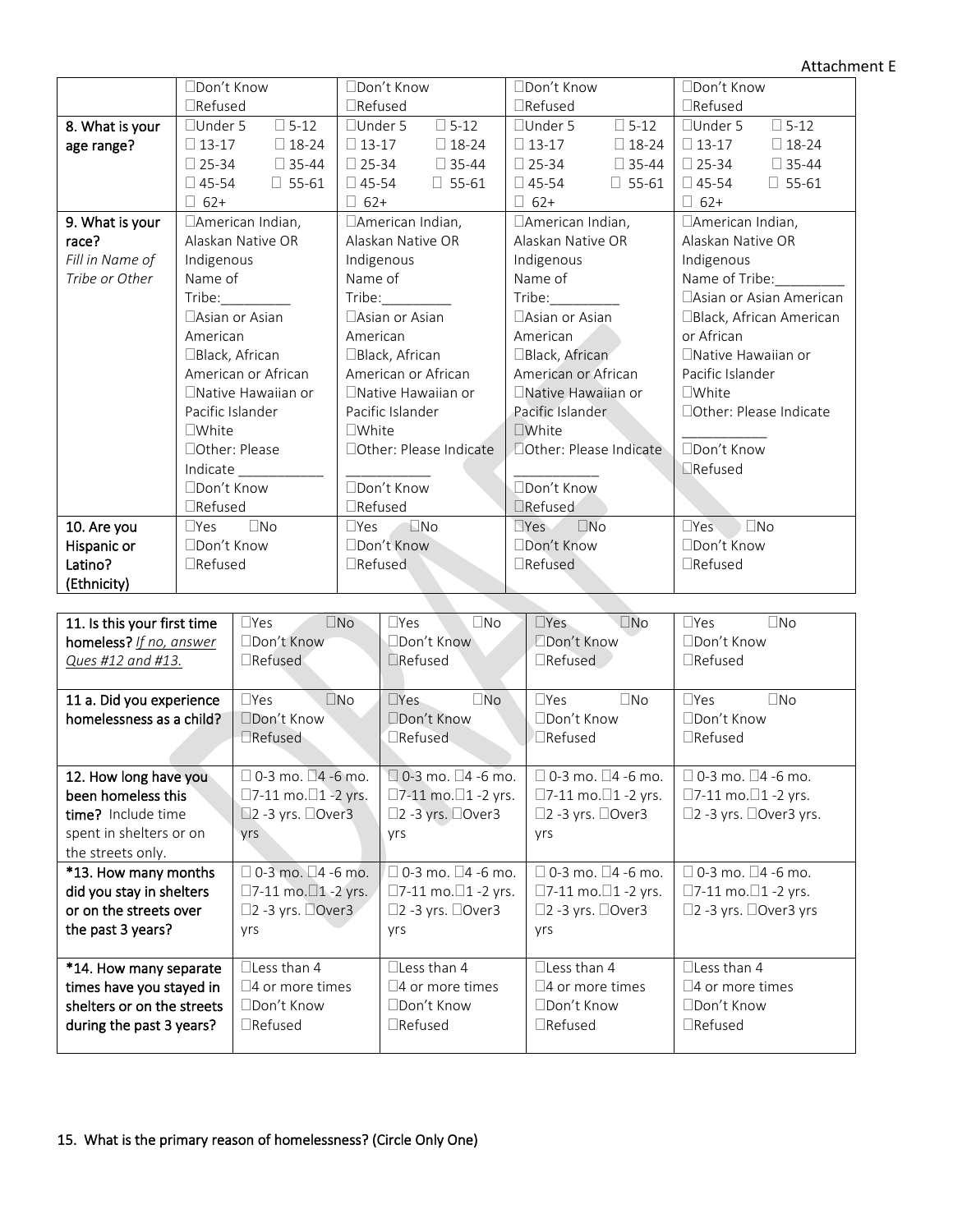Attachment E

| Child/Elder        | Family Break | Incarceration | Medical Issues | Overcrowded        | Sudden Loss of Income        |
|--------------------|--------------|---------------|----------------|--------------------|------------------------------|
| Abuse/Neglect      | Up           |               |                |                    |                              |
| Domestic Violence  | Fire         | Mental Health | Relocation     | $\mathsf{Loss}$ of | <b>Gender Identification</b> |
|                    |              |               |                | Employment         |                              |
| Lack of Job Skills | Natural      | Stranded      | Eviction       | <b>Illness</b>     | Alcohol Abuse                |
|                    | Disaster     | Traveler      |                |                    |                              |
| Drug Abuse         | COVID-19     | Refused       | Doesn't Know   |                    | Other:(Specify)              |
|                    |              |               |                |                    |                              |

16. What brought you to this county? Grew Up Here Family Here Good Social Services Affordable Housing Friends Here Other

17. How long have you lived in this county?  $\Box$  Less than 6 months  $\Box$  6 months to 1 yr.  $\Box$  1-5 yrs.  $\Box$  6-10 yrs.  $\Box$  Over 10 yrs.  $\Box$  Refuse  $\Box$  Other

| 18. Are you homeless as a  | $\square$ No<br>$\Box$ Yes | $\Box$ No<br>$\Box$ Yes       | $\square$ No<br>$\Box$ Yes | $\square$ Yes<br>$\square$ No |
|----------------------------|----------------------------|-------------------------------|----------------------------|-------------------------------|
| result of a natural        | □Don't Know                | □Don't Know                   | □Don't Know                | □Don't Know                   |
| disaster?                  | □Refused                   | □Refused                      | $\Box$ Refused             | $\Box$ Refused                |
| 19. Which natural          | □2021 Fire                 | □2021 Fire                    | □2021 Fire                 | □2021 Fire                    |
| disaster?                  | □2020 Oregon               | □2020 Oregon                  | □2020 Oregon               | □2020 Oregon                  |
| □Fire/Mud                  | □2020 Fire                 | □2020 Fire                    | □2020 Fire                 | □2020 Fire                    |
|                            | □2019 Kincade fire         | □2019 Kincade fire            | □2019 Kincade fire         | □2019 Kincade fire            |
|                            | □Other 2019 fire           | □Other 2019 fire              | □Other 2019 fire           | □Other 2019 fire              |
|                            | □2018 Camp fire            | □2018 Camp fire               | □2018 Camp fire            | □2018 Camp fire               |
|                            | (California)               | (California)                  | (California)               | (California)                  |
|                            | □2018 Hill/Woolsey         | □2018 Hill/Woolsey            | □2018 Hill/Woolsey         | □2018 Hill/Woolsey            |
|                            | fire (California)          | fire (California)             | fire (California)          | fire (California)             |
|                            | □2018 Thomas fire          | □2018 Thomas fire             | □2018 Thomas fire          | □2018 Thomas fire             |
|                            | (California)               | (California)                  | (California)               | (California)                  |
|                            | □2018 Carr fire            | □2018 Carr fire               | □2018 Carr fire            | □2018 Carr fire               |
|                            | (California)               | (California)                  | (California)               | (California)                  |
|                            | □Other 2018 fire           | □Other 2018 fire              | □Other 2018 fire           | □Other 2018 fire              |
|                            | □Wildfires in 2017         | □Wildfires in 2017            | □Wildfires in 2017         | □Wildfires in 2017            |
|                            | □Fire prior to 2017        | □Fire prior to 2017           | □Fire prior to 2017        | □Fire prior to 2017           |
|                            |                            |                               |                            |                               |
| 19a                        | □Harvey (Houston TX        | □Harvey (Houston TX           | □Harvey (Houston TX        | □Harvey (Houston TX           |
| $\Box$<br><b>Hurricane</b> | area)                      | area)                         | area)                      | area)                         |
|                            | <b>I</b> Michael           | □Michael                      | □Michael                   | □Michael                      |
|                            | (Southeastern US/          | (Southeastern US/             | (Southeastern US/          | (Southeastern US/             |
|                            | Florida panhandle)         | Florida panhandle)            | Florida panhandle)         | Florida panhandle)            |
|                            | □Florence (East Coast./    | □Florence (East Coast./       | □Florence (East Coast./    | □Florence (East Coast./       |
|                            | North Carolina)            | North Carolina)               | North Carolina)            | North Carolina)               |
|                            | □ Other hurricane          | □ Other hurricane             | □ Other hurricane          | □ Other hurricane             |
| 19b. □ Flood               | $\square$ Flood            | $\square$ Flood               | $\square$ Flood            | $\Box$ Flood                  |
| 19c. □ Other (including    | $\Box$ Other (including    | $\Box$ Other (including       | $\Box$ Other (including    | $\Box$ Other (including       |
| Oroville Spillway)         | <b>Oroville Spillway)</b>  | <b>Oroville Spillway)</b>     | Oroville Spillway)         | Oroville Spillway)            |
| 19d. □What other           | □What other disaster?      | □What other disaster?         | □What other disaster?      | □What other disaster?         |
| disaster?                  | Specify_____               | Specify______                 | Specify_                   | Specify_____                  |
| Specify                    |                            |                               |                            |                               |
| 20. Are you a Veteran of   | $\Box$ Yes<br>$\square$ No | $\square$ Yes<br>$\square$ No | $\Box$ Yes<br>$\square$ No | $\square$ No<br>$\Box$ Yes    |
| the Armed Forces Or        | □Don't Know                | □Don't Know                   | □Don't Know                | □Don't Know                   |
| been called into active    | □Refused                   | □Refused                      | $\Box$ Refused             | □Refused                      |
| duty as a member of the    |                            |                               |                            |                               |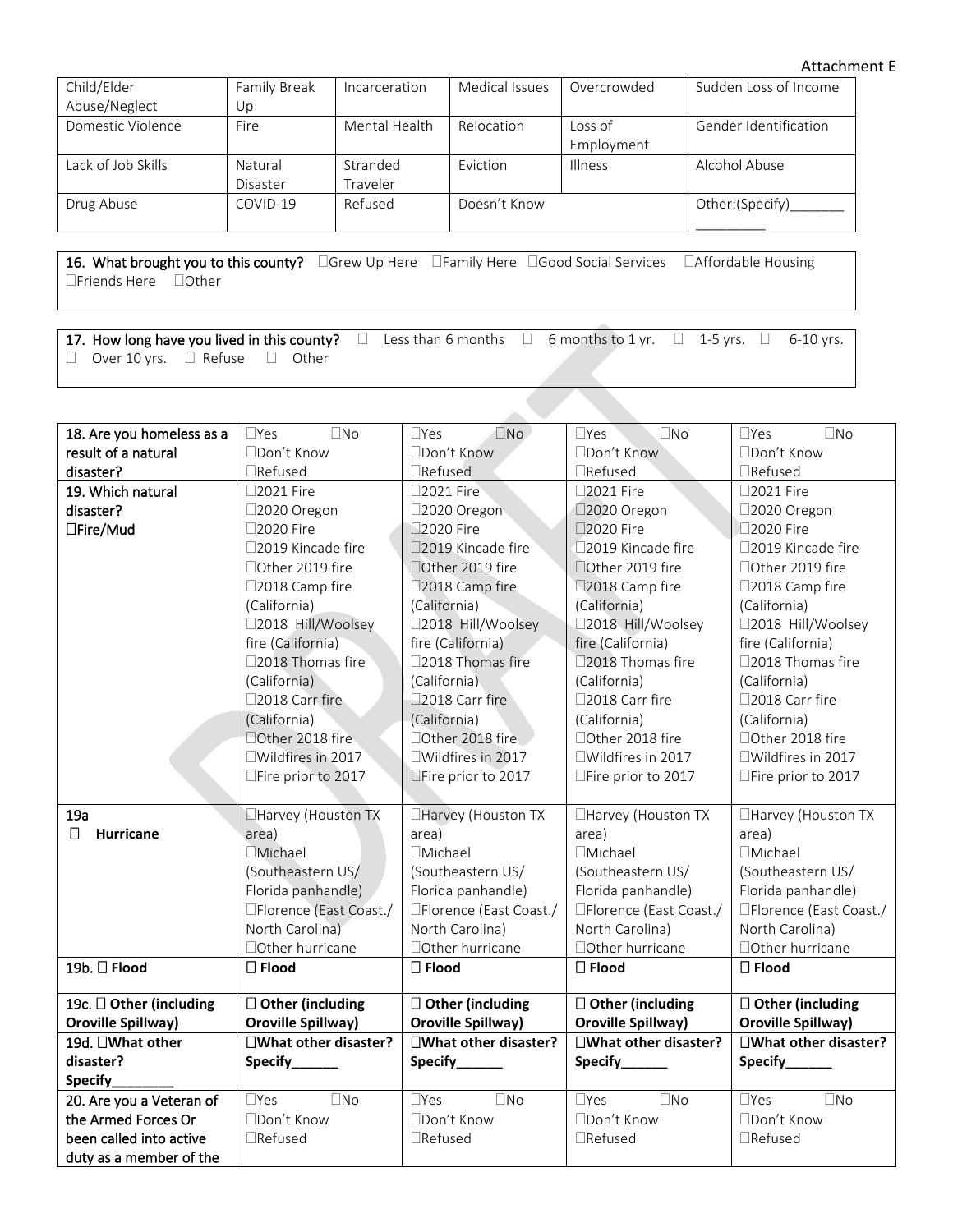| National Guard or as a<br>Reservist?         |                                           |                                           |                                             |                                           |
|----------------------------------------------|-------------------------------------------|-------------------------------------------|---------------------------------------------|-------------------------------------------|
|                                              |                                           |                                           |                                             |                                           |
| 21. Do you have a<br>substance use disorder? | $\square$ No<br>□Alcohol Use disorder     | $\square$ No<br>□Alcohol Use disorder     | $\square$ No<br>□Alcohol Use disorder       | $\square$ No<br>□Alcohol Use disorder     |
|                                              | □Drug Use disorder                        | □Drug Use disorder                        | □Drug Use disorder                          | □Drug Use disorder                        |
|                                              | □ Both Alcohol and                        | □ Both Alcohol and                        | □ Both Alcohol and                          | □ Both Alcohol and                        |
|                                              | Drug use disorders                        | Drug use disorders                        | Drug use disorders                          | Drug use disorders                        |
|                                              | □Don't Know                               | □Don't Know                               | □Don't Know                                 | □Don't Know                               |
|                                              | □Refused                                  | $\Box$ Refused                            | $\Box$ Refused                              | $\Box$ Refused                            |
|                                              | □Data Not Collected                       | □Data Not Collected                       | □Data Not Collected                         | □Data Not Collected                       |
|                                              |                                           |                                           |                                             |                                           |
| 21a.Is this a long-term                      | $\square$ No<br>$\Box$ Yes                | $\Box$ Yes<br>$\square$ No                | $\square$ No<br>$\Box$ Yes                  | $\square$ No<br>$\Box$ Yes                |
| disability that impairs                      | □Don't Know                               | □Don't Know                               | □Don't Know                                 | □Don't Know                               |
| your ability to hold a job                   | $\Box$ Refused                            | $\Box$ Refused                            | □Refused                                    | $\Box$ Refused                            |
| or live independently?                       | □Data Not Collected                       | □Data Not Collected                       | □Data Not Collected                         | □Data Not Collected                       |
| 22. Do you have a chronic                    | $\Box$ Yes<br>$\square$ No                | $\Box$ Yes<br>$\square$ No                | $\Box$ Yes<br>$\square$ No                  | $\square$ No<br>$\Box$ Yes                |
| health condition?                            | □Don't Know                               | □Don't Know                               | □Don't Know                                 | □Don't Know                               |
|                                              | $\Box$ Refused                            | $\Box$ Refused                            | $\Box$ Refused                              | $\Box$ Refused                            |
|                                              | □Data Not Collected                       | □Data Not Collected                       | □Data Not Collected                         | □Data Not Collected                       |
| 22a.Is this a long-term                      | $\Box$ Yes<br>$\square$ No                | $\Box$ Yes<br>$\square$ No                | $\Box$ Yes<br>$\square$ No                  | $\Box$ Yes<br>$\square$ No                |
| disability that impairs                      | □Don't Know                               | □Don't Know                               | □Don't Know                                 | □Don't Know                               |
| your ability to hold a job                   | $\Box$ Refused                            | $\Box$ Refused                            | □Refused                                    | $\Box$ Refused                            |
| or live independently?                       | □Data Not Collected                       | □Data Not Collected                       | □Data Not Collected                         | □Data Not Collected                       |
| 23.Do you have a mental<br>health disorder?  | $\Box$ Yes<br>$\square$ No<br>□Don't Know | $\square$ No<br>$\Box$ Yes<br>□Don't Know | $\square$ Yes<br>$\square$ No<br>Don't Know | $\square$ No<br>$\Box$ Yes<br>□Don't Know |
|                                              | □Refused                                  | □Refused                                  | □Refused                                    | $\Box$ Refused                            |
|                                              | □Data Not Collected                       | □Data Not Collected                       | □Data Not Collected                         | □Data Not Collected                       |
| 23a.Is this a long-term                      | $\square$ No<br>$\Box$ Yes                | $\Box$ Yes<br>$\square$ No                | $\Box$ Yes<br>$\square$ No                  | $\square$ No<br>$\Box$ Yes                |
| disability that impairs                      | □Don't Know                               | □Don't Know                               | □Don't Know                                 | □Don't Know                               |
| your ability to hold a job                   | □Refused                                  | $\Box$ Refused                            | □Refused                                    | $\Box$ Refused                            |
| or live independently?                       | □Data Not Collected                       | □Data Not Collected                       | □Data Not Collected                         | □Data Not Collected                       |
| 24. Do you have a                            | $\square$ No<br>$\Box$ Yes                | $\square$ No<br>$\Box$ Yes                | $\square$ No<br>$\Box$ Yes                  | $\Box$ Yes<br>$\square$ No                |
| Physical Disability?                         | □Don't Know                               | □Don't Know                               | □Don't Know                                 | □Don't Know                               |
|                                              | □Refused                                  | □Refused                                  | $\Box$ Refused                              | $\Box$ Refused                            |
|                                              | □Data Not Collected                       | □Data Not Collected                       | □Data Not Collected                         | □Data Not Collected                       |
| 24a. Is this a long-term                     | $\square$ Yes<br>$\square$ No             | $\square$ Yes<br>$\square$ No             | $\square$ Yes<br>$\square$ No               | $\square$ No<br>$\Box$ Yes                |
| disability that impairs                      | □Don't Know                               | □Don't Know                               | □Don't Know                                 | □Don't Know                               |
| your ability to hold a job                   | □Refused                                  | <b>TRefused</b>                           | □Refused                                    | □Refused                                  |
| or live independently?                       | □Data Not Collected                       | Data Not Collected                        | □Data Not Collected                         | □Data Not Collected                       |
| 25. Do you have a                            | $\n  Yes\n$<br>$\square$ No               | $\Box$ Yes<br>$\square$ No                | $\Box$ Yes<br>$\square$ No                  | $\square$ No<br>$\Box$ Yes                |
| <b>Developmental Disability?</b>             | □Don't Know                               | □Don't Know                               | □Don't Know                                 | □Don't Know                               |
|                                              | □Refused                                  | □Refused                                  | $\Box$ Refused                              | $\Box$ Refused                            |
|                                              | □Data Not Collected                       | □Data Not Collected                       | □Data Not Collected                         | □Data Not Collected                       |
| 26. Do you have AIDS or                      | $\square$ No<br>$\Box$ Yes                | $\square$ No<br>$\Box$ Yes<br>□Don't Know | $\Box$ Yes<br>$\square$ No                  | $\square$ No<br>$\Box$ Yes                |
| HIV related illness?                         | □Don't Know<br>□Refused                   | $\Box$ Refused                            | □Don't Know<br>$\Box$ Refused               | □Don't Know<br>$\Box$ Refused             |
|                                              | □Data Not Collected                       | □Data Not Collected                       | □Data Not Collected                         | □Data Not Collected                       |
| 27. Do you have a felony                     | $\Box$ Yes<br>$\square$ No                | $\square$ No<br>$\Box$ Yes                | $\Box$ Yes<br>$\square$ No                  | $\square$ No<br>$\Box$ Yes                |
| conviction?                                  | □Don't Know                               | □Don't Know                               | □Don't Know                                 | □Don't Know                               |
|                                              | $\Box$ Refused                            | $\Box$ Refused                            | □Refused                                    | $\Box$ Refused                            |
| 28. Have you ever been                       | $\square$ No<br>$\Box$ Yes                | $\square$ No<br>$\Box$ Yes                | $\square$ No<br>$\square$ Yes               | $\square$ No<br>$\Box$ Yes                |
| denied housing because                       | □Don't Know                               | □Don't Know                               | □Don't Know                                 | □Don't Know                               |
| of criminal convictions?                     | $\Box$ Refused                            | $\Box$ Refused                            | □Refused                                    | $\Box$ Refused                            |
| 29. Are you currently                        | $\square$ No<br>$\Box$ Yes                | $\square$ No<br>$\Box$ Yes                | $\square$ No<br>$\square$ Yes               | $\square$ No<br>$\Box$ Yes                |
| fleeing domestic violence,                   | □Don't Know                               | □Don't Know                               | □Don't Know                                 | □Don't Know                               |
| dating violence, sexual                      | □Refused                                  | $\Box$ Refused                            | □Refused                                    | □Refused                                  |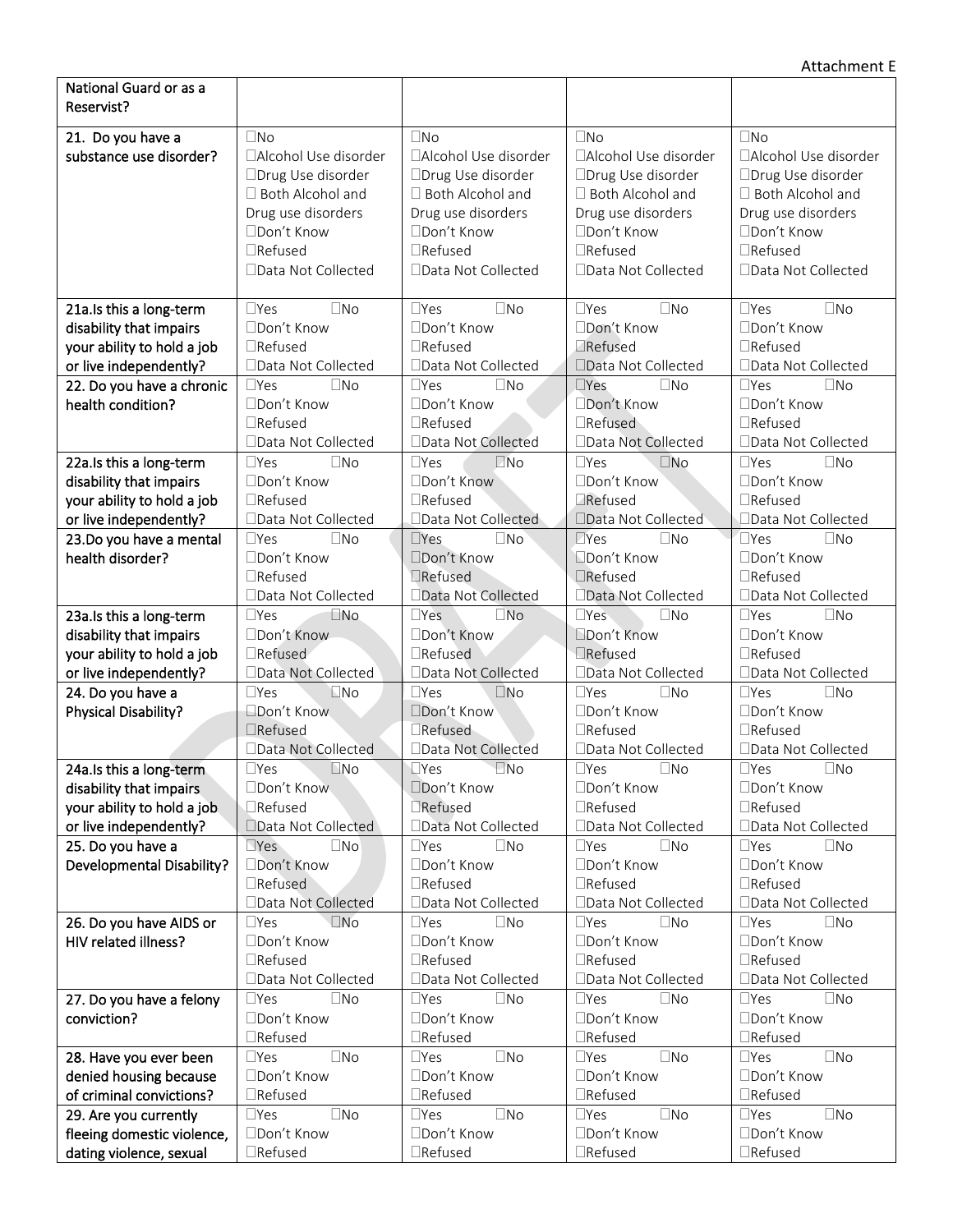#### Attachment E

| assault or stalking         | $\Box$ Data Not Collected  | □Data Not Collected     | □ Data Not Collected    | □Data Not Collected     |  |
|-----------------------------|----------------------------|-------------------------|-------------------------|-------------------------|--|
| situation?                  |                            |                         |                         |                         |  |
| 30. Did you ever live in    | $\Box$ Yes<br>$\square$ No | $\Box$ Yes<br>$\Box$ No | $\Box$ No<br>$\Box$ Yes | $\Box$ Yes<br><b>No</b> |  |
| foster care or a group      | $\Box$ Don't Know          | □Don't Know             | □Don't Know             | □Don't Know             |  |
| home?                       | $\Box$ Refused             | $\Box$ Refused          | $\Box$ Refused          | $\Box$ Refused          |  |
| 31. If yes, what age did    | □Under 15 yrs              | □Under 15 yrs           | □Under 15 yrs           | □Under 15 yrs           |  |
| you exit?                   | $\Box$ 15-18 yrs           | $\square$ 15-18 yrs     | $\square$ 15-18 yrs     | $\Box$ 15-18 yrs        |  |
|                             | $\Box$ Over 18 yrs         | □Over 18 yrs            | □Over 18 yrs            | $\Box$ Over 18 yrs      |  |
| 32. Do you receive any      | $\Box$ No<br>$\Box$ Yes    | $\Box$ No<br>$\Box$ Yes | $\Box$ No<br>$\Box$ Yes | $\Box$ Yes<br>$\Box$ No |  |
| disability benefits such as | □Don't Know                | □Don't Know             | □Don't Know             | □Don't Know             |  |
| SSI, SSA, SDI or Veteran's  | $\Box$ Refused             | $\Box$ Refused          | $\Box$ Refused          | $\Box$ Refused          |  |
| Disability benefits?        |                            |                         |                         |                         |  |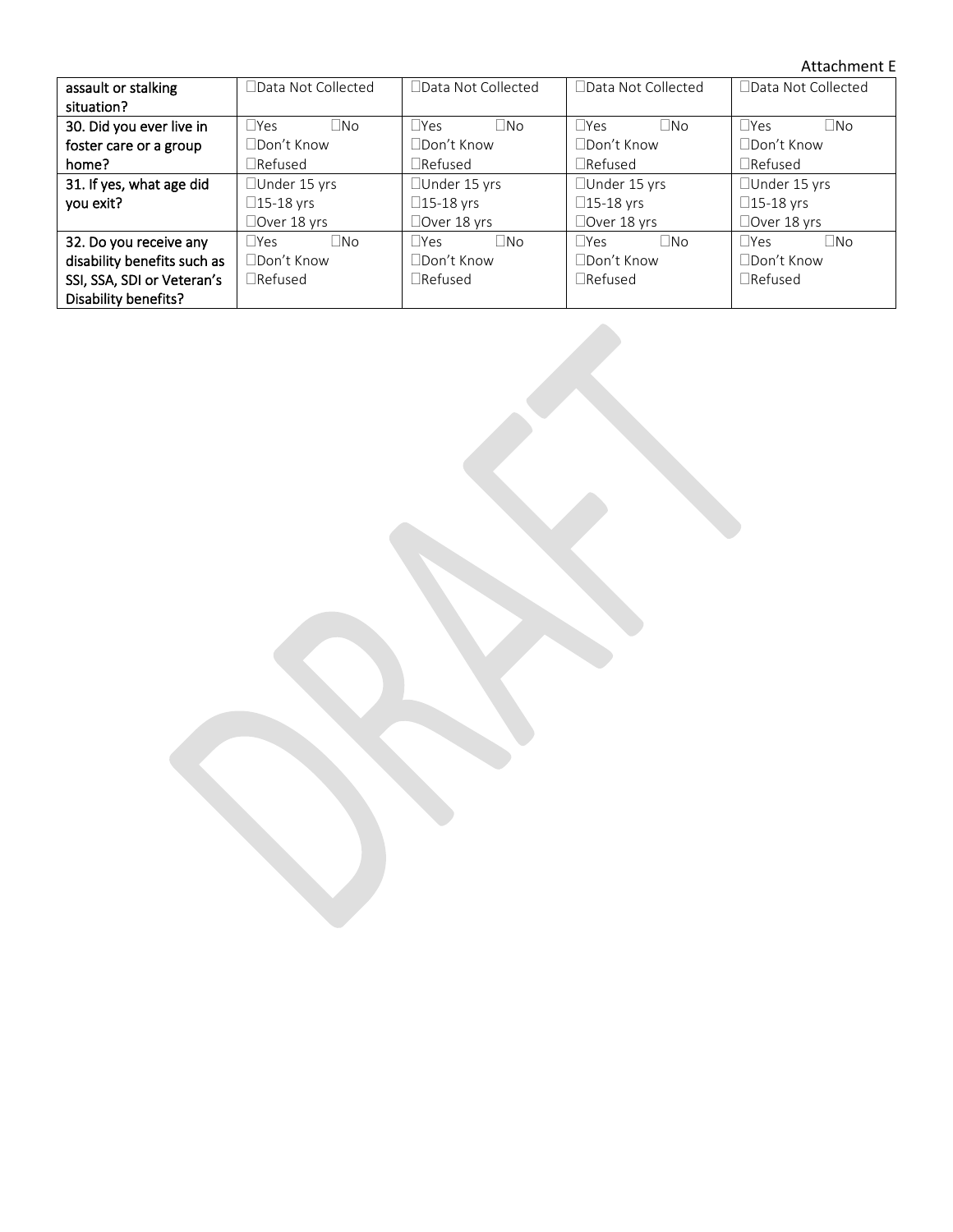#### PIT Sheltered Survey Instructions

#### Sample Introduction:

"Hello, my name is {*Your Name*}, and I am conducting a brief survey. This survey will only take a few moments, is confidential, and may help us advocate for more resources.

May I ask you a few questions about your housing and service needs?" Yes or No

#### When asking questions, remind them that their answers are confidential and anonymous.

For Households: If all household members are present, ask each person for their answers. If other HH members are not present, then person 1 should answer for them. Complete columns for person 2-4 in order of oldest to youngest. If more than 4 people are in the HH, use another survey.

When entering surveys into the "Counting Us" application a survey will need to be completed for each household members.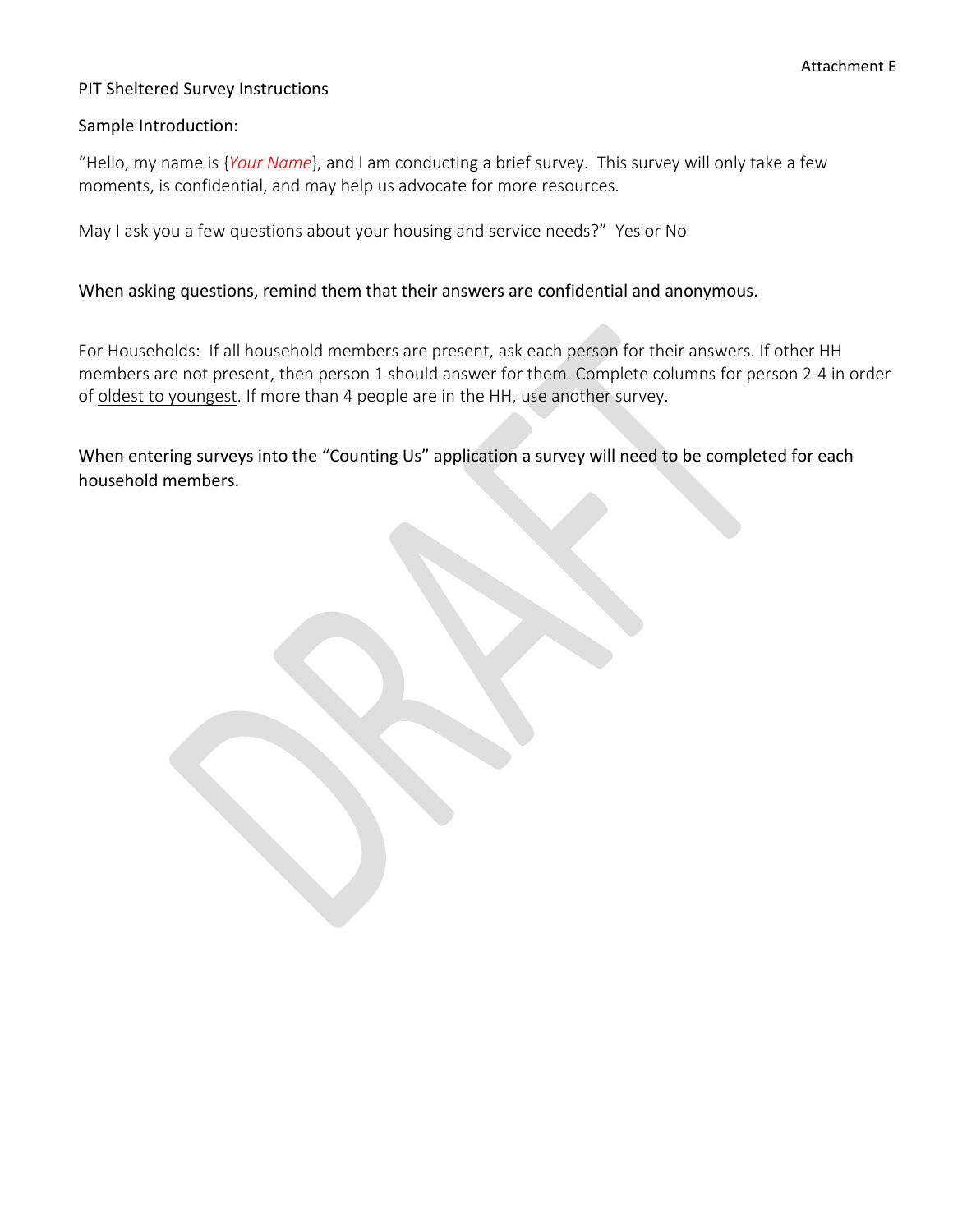

# 2022 Unsheltered PIT Survey

| Interviewer:                                                                                                                                                                                                                                          |           |                                           |       |                                                           | Phone Number: North School School |        |                                 |
|-------------------------------------------------------------------------------------------------------------------------------------------------------------------------------------------------------------------------------------------------------|-----------|-------------------------------------------|-------|-----------------------------------------------------------|-----------------------------------|--------|---------------------------------|
| County (Circle One):                                                                                                                                                                                                                                  | Del Norte | Lassen                                    | Modoc | Plumas                                                    | Shasta                            | Sierra | Siskiyou                        |
| May I ask you a few questions about your housing and service needs? Yes ____ No ____                                                                                                                                                                  |           |                                           |       |                                                           |                                   |        |                                 |
| 2. How many adults and children are there in your household? Adults<br>Children<br>Please complete a Survey for each household member when entering Data into the "Counting US" application.                                                          |           |                                           |       |                                                           |                                   |        |                                 |
| 3. Where did you sleep on the night of January 25, 2022? (Select One)                                                                                                                                                                                 |           |                                           |       |                                                           |                                   |        |                                 |
|                                                                                                                                                                                                                                                       |           |                                           |       | If any of these are checked Stop Survey                   |                                   |        |                                 |
| $\Box$<br>Motel/hotel (paid w/own funds)<br>Jail or prison $\Box$ In a place you are going to be evicted w/in 2 weeks<br>Ш<br>$\Box$ With a friend or family in their home $\Box$ Treatment Program<br>House or apartment rented or owned<br>Hospital |           |                                           |       |                                                           |                                   |        |                                 |
|                                                                                                                                                                                                                                                       |           |                                           |       | If any of these are checked complete the Sheltered Survey |                                   |        |                                 |
| Motel/hotel (paid with a voucher)<br>$\Box$ Emergency Shelter $\Box$ Transitional Housing                                                                                                                                                             |           |                                           |       |                                                           |                                   |        |                                 |
|                                                                                                                                                                                                                                                       |           |                                           |       | <b>Continue with Survey</b>                               |                                   |        |                                 |
| Street or Sidewalk<br>Under Bridge/Overpass $\square$                                                                                                                                                                                                 | $\Box$    | Vehicle/Boat<br><b>Outdoor Encampment</b> |       | Abandoned Building<br>$\Box$ Park                         | П.                                |        | Bus or Train Station or Airport |

| 4. Have you already taken this survey this week? | $\Box$ Yes If YES, stop survey | $\Box$ No |
|--------------------------------------------------|--------------------------------|-----------|
|--------------------------------------------------|--------------------------------|-----------|

|                  | Person #1                    | Person #2                    | Person #3                    | Person #4                    |
|------------------|------------------------------|------------------------------|------------------------------|------------------------------|
| 5. What are      |                              |                              |                              |                              |
| your             |                              |                              |                              |                              |
| Initials?        |                              |                              |                              |                              |
| 6.               | $\Box$ Self                  | $\square$ Self               | $\Box$ Self                  | $\Box$ Self                  |
| Relationship     | □Spouse/Partner              | □Spouse/Partner              | □Spouse/Partner              | $\square$ Spouse/Partner     |
| to Head of       | $\Box$ Child                 | $\Box$ Child                 | $\Box$ Child                 | $\Box$ Child                 |
| <b>Household</b> | □ Other Relative             | □ Other Relative             | □ Other Relative             | □ Other Relative             |
|                  | $\Box$ Unrelated             | □Unrelated                   | □Unrelated                   | □Unrelated                   |
|                  |                              |                              |                              |                              |
| 7. What is       | $\Box$ Label                 | $\Box$ Label                 | $\Box$ Label                 | $\Box$ Label                 |
| your             | $\Box$ Female                | $\Box$ Female                | $\Box$ Female                | $\Box$ Female                |
| gender?          | $\Box$ Male                  | $\Box$ Male                  | $\Box$ Male                  | $\Box$ Male                  |
| Select All       | $\Box$ Other than singularly | $\Box$ Other than singularly | $\Box$ Other than singularly | $\Box$ Other than singularly |
| that apply       | female or male               | female or male               | female or male               | female or male               |
|                  | $\Box$ Transgender           | $\Box$ Transgender           | $\Box$ Transgender           | $\Box$ Transgender           |
|                  | $\Box$ Questioning           | $\Box$ Questioning           | $\Box$ Questioning           | $\Box$ Questioning           |
|                  | □Don't Know                  | □Don't Know                  | □Don't Know                  | □Don't Know                  |
|                  | $\Box$ Refused               | $\Box$ Refused               | $\Box$ Refused               | $\Box$ Refused               |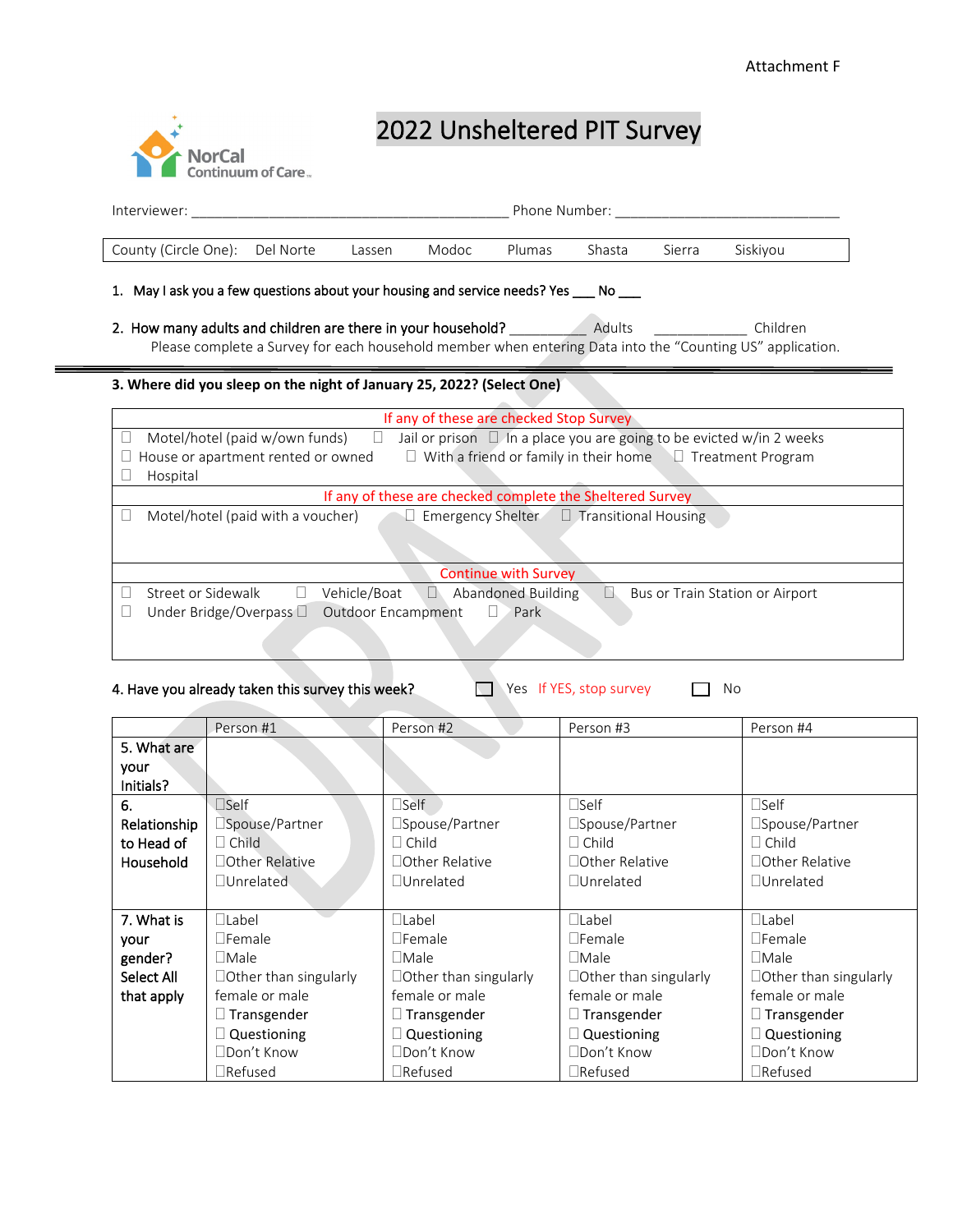| 8. What is   | $\Box$ Under 5             | $\square$ 5-12 | $\Box$ Under 5             | $\square$ 5-12 | $\Box$ Under 5              | $\square$ 5-12 |                     | $\Box$ Under 5             | $\square$ 5-12 |
|--------------|----------------------------|----------------|----------------------------|----------------|-----------------------------|----------------|---------------------|----------------------------|----------------|
| your age     | $\square$ 13-17            | $\Box$ 18-24   | $\Box$ 13-17               | $\Box$ 18-24   | $\square$ 13-17             | $\Box$ 18-24   |                     | $\Box$ 13-17               | $\Box$ 18-24   |
| range?       | $\Box$ 25-34               | $\Box$ 35-44   | $\square$ 25-34            | $\Box$ 35-44   | $\square$ 25-34             | $\Box$ 35-44   |                     | $\square$ 25-34            | $\Box$ 35-44   |
|              | $\Box$ 45-54               | $\Box$ 55-61   | $\Box$ 45-54               | $\Box$ 55-61   | $\Box$ 45-54                | $\Box$ 55-61   |                     | $\Box$ 45-54               | $\Box$ 55-61   |
|              |                            |                |                            |                |                             |                |                     |                            |                |
|              | $\Box$ 62+                 |                | $\Box$ 62+                 |                | $\Box$ 62+                  |                |                     | $\Box$ 62+                 |                |
| 9. What is   | □American Indian,          |                | □American Indian,          |                | $\Box$ American Indian,     |                |                     | □American Indian,          |                |
| your race?   | Alaskan Native OR          |                | Alaskan Native OR          |                | Alaskan Native OR           |                |                     | Alaskan Native OR          |                |
| Fill in Name | Indigenous                 |                | Indigenous                 |                | Indigenous                  |                |                     | Indigenous                 |                |
| of Tribe or  | Name of                    |                | Name of                    |                | Name of                     |                |                     | Name of                    |                |
| Other        | Tribe:                     |                |                            |                | $\text{Triple:}\_$          |                |                     | Tribe:                     |                |
|              | □ Asian or Asian           |                | □Asian or Asian            |                | □Asian or Asian             |                |                     | □ Asian or Asian           |                |
|              | American                   |                | American                   |                | American                    |                | American            |                            |                |
|              | □Black, African            |                | □Black, African            |                | □Black, African             |                | □Black, African     |                            |                |
|              | American or African        |                | American or African        |                | American or African         |                | American or African |                            |                |
|              | □ Native Hawaiian or       |                | □Native Hawaiian or        |                | □Native Hawaiian or         |                |                     | $\Box$ Native Hawaiian or  |                |
|              | Pacific Islander           |                | Pacific Islander           |                | Pacific Islander            |                | Pacific Islander    |                            |                |
|              | $\Box$ White               |                | $\Box$ White               |                | $\square$ White             |                |                     | $\Box$ White               |                |
|              | □ Other: Please Indicate   |                | □Other: Please Indicate    |                | □Other: Please Indicate     |                |                     | □ Other: Please Indicate   |                |
|              |                            |                |                            |                |                             |                |                     |                            |                |
|              | □Don't Know                |                | □Don't Know                |                | □Don't Know                 |                |                     | □Don't Know                |                |
|              | $\Box$ Refused             |                | $\Box$ Refused             |                | □Refused                    |                |                     | $\Box$ Refused             |                |
| 10. Are you  | $\square$ No<br>$\Box$ Yes |                | $\square$ No<br>$\Box$ Yes |                | $\square$ No<br>$\n  Yes\n$ |                |                     | $\square$ No<br>$\Box$ Yes |                |
| Hispanic or  | □Don't Know                |                | □Don't Know                |                | Don't Know                  |                |                     | □Don't Know □Refused       |                |
| Latino?      | $\Box$ Refused             |                | □Refused                   |                | $\Box$ Refused              |                |                     |                            |                |
| (Ethnicity)  |                            |                |                            |                |                             |                |                     |                            |                |

**Contract** 

| 11. Is this your first time | $\Box$ Yes          | $\n  Yes\n$         | $\square$ No<br>$\n  These\n$              | $\square$ No<br>$\Box Yes$               |
|-----------------------------|---------------------|---------------------|--------------------------------------------|------------------------------------------|
| homeless? If no, answer     | $\n  W$             | $\Box$ No           | □Don't Know                                | □Don't Know                              |
| Ques #12 and #13.           | □Don't Know         | □Don't Know         | $\Box$ Refused                             | $\Box$ Refused                           |
|                             | $\Box$ Refused      | $\Box$ Refused      |                                            |                                          |
| 11 a. Did you experience    | $\Box$ Yes          | $\square$ Yes       | $\Box$ No<br>$\Box$ Yes                    | $\Box$ No<br>$\Box$ Yes                  |
| homelessness as a child?    | $\n  No\n$          | $\Box$ No           | □Don't Know                                | □Don't Know                              |
|                             | □Don't Know         | □Don't Know         | $\Box$ Refused                             | $\Box$ Refused                           |
|                             | $\Box$ Refused      | $\Box$ Refused      |                                            |                                          |
| 12. How long have you       | $\Box$ 0-3 mo.      | $\Box$ 0-3 mo.      | $\square$ 4 -6 mo.<br>$\Box$ 0-3 mo.       | $\Box$ 0-3 mo. $\Box$ 4 -6 mo.           |
| been homeless this time?    | $\square$ 4 -6 mo.  | $\square$ 4 -6 mo.  | $\square$ 1 -2 yrs.<br>$\square$ 7 -11 mo. | □7 -11 mo. □1 -2 yrs.                    |
| Include time spent in       | $\square$ 7 -11 mo. | $\square$ 7 -11 mo. | $\square$ 2 -3 yrs. $\square$ Over 3 yrs.  | $\square$ 2 -3 yrs $\square$ Over 3 yrs. |
| shelters or on the streets  | $\square$ 1 -2 yrs. | $\square$ 1 -2 yrs. |                                            |                                          |
| only.                       | $\square$ 2 -3 yrs. | $\square$ 2 -3 yrs. |                                            |                                          |
|                             | $\Box$ Over 3 yrs.  | $\Box$ Over 3 yrs.  |                                            |                                          |
| *13. How many months        | $\Box$ 0-3 mo.      | $\Box$ 0-3 mo.      | $\square$ 4 -6 mo.<br>$\Box$ 0-3 mo.       | $\Box$ 0-3 mo. $\Box$ 4 -6 mo.           |
| did you stay in shelters or | $\square$ 4 -6 mo.  | $\square$ 4 -6 mo.  | $\square$ 7 -11 mo.<br>$\square$ 1 -2 yrs. | $\square$ 7 -11 mo. $\square$ 1 -2 yrs.  |
| on the streets over the     | $\Box$ 7 -11 mo.    | $\Box$ 7 -11 mo.    | $\square$ 2 -3 yrs. $\square$ Over 3 yrs.  | $\Box$ 2 -3 yrs $\Box$ Over 3 yrs.       |
| past 3 years?               | $\Box$ 1 -2 yrs.    | $\Box$ 1 -2 yrs.    |                                            |                                          |
|                             | $\square$ 2 -3 yrs. | $\square$ 2 -3 yrs. |                                            |                                          |
|                             | $\Box$ Over 3 yrs.  | $\Box$ Over 3 yrs.  |                                            |                                          |
| *14. How many separate      | $\Box$ Less than 4  | $\Box$ Less than 4  | $\Box$ Less than 4                         | $\Box$ Less than 4                       |
| times have you stayed in    | $\square$ 4 or more | $\Box$ 4 or more    | $\Box$ 4 or more                           | $\Box$ 4 or more                         |
| shelters or on the streets  | □Don't Know         | □Don't Know         | □Don't Know                                | □Don't Know                              |
| during the past 3 years?    | $\Box$ Refused      | $\Box$ Refused      | $\Box$ Refused                             | $\Box$ Refused                           |

 $\overline{\phantom{a}}$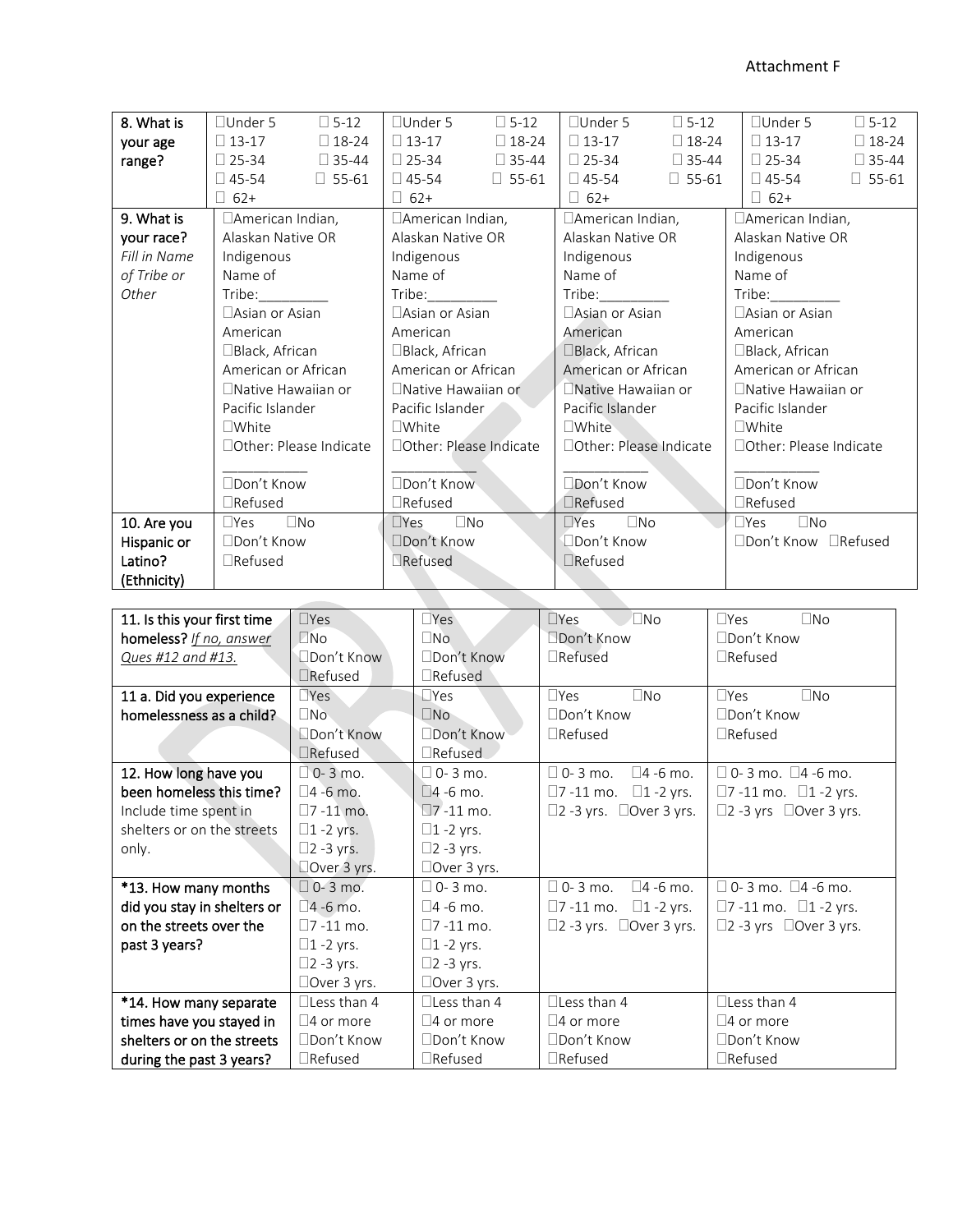#### 15. What is the primary reason of homelessness? (Circle Only One)

| Child/Elder        |              |               | Medical       | Overcrowded    | Sudden Loss of Income |
|--------------------|--------------|---------------|---------------|----------------|-----------------------|
|                    | Family Break | Incarceration |               |                |                       |
| Abuse/Neglect      | Up           |               | <b>Issues</b> |                |                       |
| Domestic Violence  | Fire         | Mental Health | Relocation    | Loss of        | Gender Identification |
|                    |              |               |               | Employment     |                       |
| Lack of Job Skills | Natural      | Stranded      | Eviction      | <b>Illness</b> | Alcohol Abuse         |
|                    | Disaster     | Traveler      |               |                |                       |
| Drug Abuse         | COVID-19     | Refused       | Doesn't Know  |                | Other:                |
|                    |              |               |               |                |                       |

16. What brought you to this county? <br>  $\Box$ Grew Up Here  $\Box$ Family Here  $\Box$ Good Social Services  $\Box$ Affordable Housing **Deal** Friends Here Dother

17. How long have you lived in this county?  $\Box$  Less than 6 months  $\Box$  6 months to 1 yr.  $\Box$  1-5 yrs.  $\Box$  6-10 yrs.  $\Box$  Over 10 yrs.  $\Box$  Refuse  $\Box$  Other

| 18. Are you homeless     | $\square$ No<br>$\Box$ Yes | $\square$ No<br>$\Box$ Yes  | $\square$ No<br>$\Box$ Yes | $\square$ No<br>$\Box$ Yes |
|--------------------------|----------------------------|-----------------------------|----------------------------|----------------------------|
| as a result of a natural | □Don't Know                | □Don't Know                 | □Don't Know                | □Don't Know                |
| disaster?                | $\Box$ Refused             | $\Box$ Refused              | □Refused                   | $\Box$ Refused             |
| 19. Which natural        | □2021 Fire                 | □2021 Fire                  | □2021 Fire                 | □2021 Fire                 |
| disaster?                | □2020 Oregon               | □2020 Oregon                | □2020 Oregon               | □2020 Oregon               |
|                          | □2020 Fire                 | 2020 Fire                   | □2020 Fire                 | □2020 Fire                 |
| □Fire/Mud                | □2019 Kincade fire         | □2019 Kincade fire          | □2019 Kincade fire         | □2019 Kincade fire         |
|                          | □Other 2019 fire           | □Other 2019 fire            | □Other 2019 fire           | □Other 2019 fire           |
|                          | □2018 Camp fire            | □2018 Camp fire             | □2018 Camp fire            | □2018 Camp fire            |
|                          | (California)               | (California)                | (California)               | (California)               |
|                          | $\square$ 2018             | $\Box 2018$                 | $\Box 2018$                | $\square$ 2018             |
|                          | Hill/Woolsey fire          | Hill/Woolsey fire           | Hill/Woolsey fire          | Hill/Woolsey fire          |
|                          | (California)               | (California)                | (California)               | (California)               |
|                          | □2018 Thomas fire          | □2018 Thomas fire           | □2018 Thomas fire          | □2018 Thomas fire          |
|                          | (California)               | (California)                | (California)               | (California)               |
|                          | □2018 Carr fire            | □2018 Carr fire             | □2018 Carr fire            | □2018 Carr fire            |
|                          | (California)               | (California)                | (California)               | (California)               |
|                          | □Other 2018 fire           | □Other 2018 fire            | □Other 2018 fire           | □Other 2018 fire           |
|                          | □Wildfires in 2017         | $\square$ Wildfires in 2017 | $\Box$ Wildfires in 2017   | $\Box$ Wildfires in 2017   |
|                          | □Fire prior to 2017        | □Fire prior to 2017         | □Fire prior to 2017        | □Fire prior to 2017        |
|                          |                            |                             |                            |                            |
| 19a                      | □Harvey (Houston           | □Harvey (Houston            | □Harvey (Houston           | □Harvey (Houston           |
| П<br><b>Hurricane</b>    | TX area)                   | TX area)                    | TX area)                   | TX area)                   |
|                          | <b>□Michael</b>            | <b>□Michael</b>             | □Michael                   | <b>TMichael</b>            |
|                          | (Southeastern US/          | (Southeastern US/           | (Southeastern US/          | (Southeastern US/          |
|                          | Florida panhandle)         | Florida panhandle)          | Florida panhandle)         | Florida panhandle)         |
|                          | □Florence (East            | □Florence (East             | □Florence (East            | □Florence (East            |
|                          | Coast./ North              | Coast./ North               | Coast./ North              | Coast./ North              |
|                          | Carolina)                  | Carolina)                   | Carolina)                  | Carolina)                  |
|                          | □ Other hurricane          | □ Other hurricane           | □ Other hurricane          | □ Other hurricane          |
| 19b. □ Flood             | $\square$ Flood            | $\square$ Flood             | $\square$ Flood            | $\square$ Flood            |
|                          |                            |                             |                            |                            |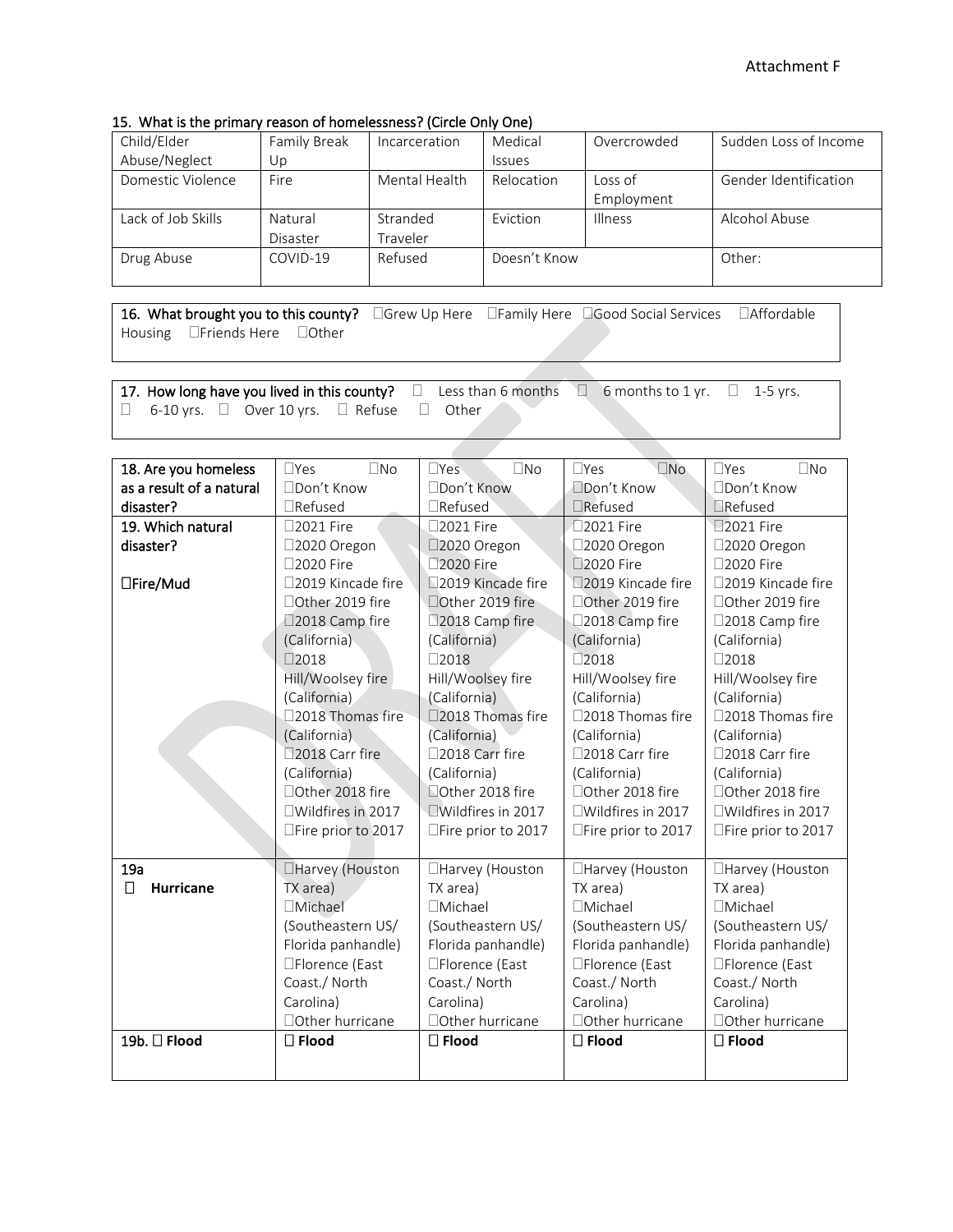| 19c. □ Other            | $\Box$ Other (including     | $\Box$ Other (including       | $\Box$ Other (including       | $\Box$ Other (including    |
|-------------------------|-----------------------------|-------------------------------|-------------------------------|----------------------------|
| (including Oroville     | Oroville Spillway)          | <b>Oroville Spillway)</b>     | Oroville Spillway)            | <b>Oroville Spillway)</b>  |
| Spillway)               |                             |                               |                               |                            |
| 19d. □What other        | $\square$ What other        | $\square$ What other          | $\square$ What other          | $\square$ What other       |
| disaster?               | disaster?                   | disaster?                     | disaster?                     | disaster?                  |
| Specify                 | Specify                     | Specify                       | Specify                       | Specify                    |
| 20. Are you a Veteran   | $\Box$ Yes<br>$\square$ No  | $\square$ No<br>$\Box$ Yes    | $\Box$ Yes<br>$\square$ No    | $\Box$ Yes<br>$\square$ No |
| of the Armed Forces     | □Don't Know                 | □Don't Know                   | □Don't Know                   | □Don't Know                |
| Or been called into     | $\Box$ Refused              | $\Box$ Refused                | □Refused                      | $\Box$ Refused             |
| active duty as a        |                             |                               |                               |                            |
| member of the           |                             |                               |                               |                            |
| National Guard or as a  |                             |                               |                               |                            |
| Reservist?              |                             |                               |                               |                            |
| 21. Do you have a       | $\square$ No                | $\square$ No                  | $\square$ No                  | $\square$ No               |
| substance use           | □Alcohol Use                | □Alcohol Use                  | □Alcohol Use                  | □Alcohol Use               |
| disorder?               | disorder                    | disorder                      | disorder                      | disorder                   |
|                         | □Drug Use disorder          | □Drug Use disorder            | □Drug Use disorder            | □Drug Use disorder         |
|                         | □ Both Alcohol and          | □ Both Alcohol and            | □ Both Alcohol and            | □ Both Alcohol and         |
|                         | Drug use disorders          | Drug use disorders            | Drug use disorders            | Drug use disorders         |
|                         | □Don't Know                 | □Don't Know                   | Don't Know                    | □Don't Know                |
|                         | $\Box$ Refused              | □Refused                      | □Refused                      | □Refused                   |
|                         | □Data Not                   | □Data Not                     | □Data Not                     | □Data Not                  |
|                         | Collected                   | Collected                     | Collected                     | Collected                  |
|                         |                             |                               |                               |                            |
| 21a.Is this a long-term | $\Box$ Yes<br>$\square$ No  | $T$ Yes<br>$\square$ No       | $\Box$ Yes<br>$\square$ No    | $\Box$ Yes<br>$\square$ No |
| disability that impairs | □Don't Know                 | □Don't Know                   | □Don't Know                   | □Don't Know                |
| your ability to hold a  | □Refused                    | □Refused                      | $\Box$ Refused                | $\Box$ Refused             |
| job or live             | □Data Not                   | □Data Not                     | □Data Not                     | □Data Not                  |
| independently?          | Collected                   | Collected                     | Collected                     | Collected                  |
|                         |                             |                               |                               |                            |
| 22. Do you have a       | $\Box$ Yes<br>$\square$ No  | $\square$ No<br>$\Box$ Yes    | $\Box$ Yes<br>$\square$ No    | $\Box$ Yes<br>$\square$ No |
| chronic health          | □Don't Know                 | □Don't Know                   | □Don't Know                   | □Don't Know                |
| condition?              | $\Box$ Refused              | □Refused                      | $\Box$ Refused                | $\Box$ Refused             |
|                         | □Data Not                   | □Data Not                     | □Data Not                     | □Data Not                  |
|                         | Collected                   | Collected                     | Collected                     | Collected                  |
| 22a.Is this a long-term | $\Box$ No<br>$\Box$ Yes     | $\square$ No<br>$\square$ Yes | $\square$ No<br>$\square$ Yes | $\square$ No<br>$\Box$ Yes |
| disability that impairs | □Don't Know                 | Don't Know                    | □Don't Know                   | □Don't Know                |
| your ability to hold a  | $\Box$ Refused              | $\Box$ Refused                | $\Box$ Refused                | $\Box$ Refused             |
| job or live             | □Data Not                   | $\Box$ Data Not               | □Data Not                     | $\Box$ Data Not            |
| independently?          | Collected                   | Collected                     | Collected                     | Collected                  |
| 23.Do you have a        | $\n  Yes\n$<br>$\square$ No | $\Box$ Yes<br>$\square$ No    | $\square$ Yes<br>$\square$ No | $\Box$ Yes<br>$\square$ No |
| mental health           | □Don't Know                 | □Don't Know                   | □Don't Know                   | □Don't Know                |
| disorder?               | $\Box$ Refused              | $\Box$ Refused                | $\Box$ Refused                | □Refused                   |
|                         | □Data Not                   | $\Box$ Data Not               | $\Box$ Data Not               | □Data Not                  |
|                         | Collected                   | Collected                     | Collected                     | Collected                  |
| 23a.Is this a long-term | $\Box$ Yes<br>$\square$ No  | $\Box$ Yes<br>$\square$ No    | $\square$ Yes<br>$\square$ No | $\Box$ Yes<br>$\square$ No |
| disability that impairs | □Don't Know                 | □Don't Know                   | □Don't Know                   | □Don't Know                |
| your ability to hold a  | $\Box$ Refused              | $\Box$ Refused                | □Refused                      | $\Box$ Refused             |
| job or live             | □Data Not                   | $\Box$ Data Not               | □Data Not                     | $\Box$ Data Not            |
| independently?          | Collected                   | Collected                     | Collected                     | Collected                  |
| 24. Do you have a       | $\square$ No<br>$\Box$ Yes  | $\Box$ Yes<br>$\square$ No    | $\Box$ Yes<br>$\square$       | $\Box$ Yes<br>$\Box$ No    |
| Physical Disability?    | □Don't Know                 | □Don't Know                   | □Don't Know                   | □Don't Know                |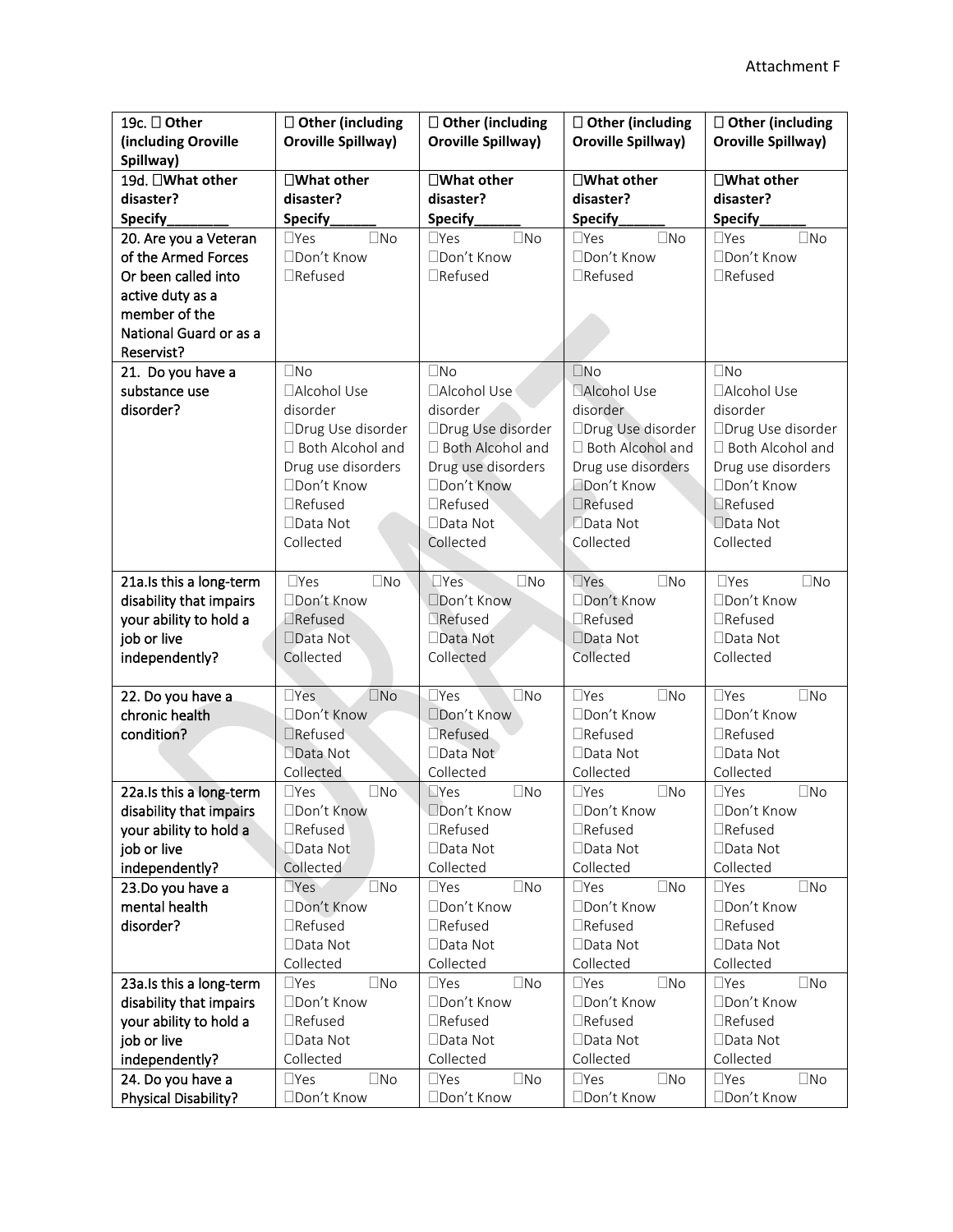|                          | □Refused                   | □Refused                      | □Refused                   | □Refused                   |
|--------------------------|----------------------------|-------------------------------|----------------------------|----------------------------|
|                          | □Data Not                  | □Data Not                     | □Data Not                  | □Data Not                  |
|                          | Collected                  | Collected                     | Collected                  | Collected                  |
| 24a.Is this a long-term  | $\Box$ Yes<br>$\square$ No | $\square$ No<br>$\Box$ Yes    | $\square$ No<br>$\Box$ Yes | $\square$ No<br>$\Box$ Yes |
| disability that impairs  | □Don't Know                | □Don't Know                   | □Don't Know                | □Don't Know                |
| your ability to hold a   | $\Box$ Refused             | □Refused                      | $\Box$ Refused             | $\Box$ Refused             |
| job or live              | □Data Not                  | $\Box$ Data Not               | □Data Not                  | □Data Not                  |
| independently?           | Collected                  | Collected                     | Collected                  | Collected                  |
| 25. Do you have a        | $\square$ No<br>$\Box$ Yes | $\Box$ Yes<br>$\square$ No    | $\Box$ Yes<br>$\square$ No | $\square$ No<br>$\Box$ Yes |
| Developmental            | □Don't Know                | □Don't Know                   | □Don't Know                | □Don't Know                |
| Disability?              | $\Box$ Refused             | $\Box$ Refused                | □Refused                   | $\Box$ Refused             |
|                          | $\Box$ Data Not            | $\Box$ Data Not               | □Data Not                  | $\Box$ Data Not            |
|                          | Collected                  | Collected                     | Collected                  | Collected                  |
| 26. Do you have AIDS     | $\square$ No<br>$\Box$ Yes | $\square$ No<br>$\Box$ Yes    | $\Box$ Yes<br>$\square$ No | $\square$ No<br>$\Box$ Yes |
| or HIV related illness?  | □Don't Know                | □Don't Know                   | □Don't Know                | □Don't Know                |
|                          | $\Box$ Refused             | □Refused                      | □Refused                   | $\Box$ Refused             |
|                          | $\Box$ Data Not            | $\Box$ Data Not               | $\Box$ Data Not            | □Data Not                  |
|                          | Collected                  | Collected                     | Collected                  | Collected                  |
| 27. Do you have a        | $\Box$ Yes<br>$\square$ No | $\square$ No<br>$\Box$ Yes    | $\square$ No<br>$\Box$ Yes | $\square$ No<br>$\Box$ Yes |
| felony conviction?       | □Don't Know                | □Don't Know                   | Don't Know                 | □Don't Know                |
|                          | $\Box$ Refused             | □Refused                      | □Refused                   | □Refused                   |
| 28. Have you ever        | $\square$ No<br>$\Box$ Yes | $\square$ No<br>$\Box$ Yes    | $\square$ No<br>$\Box$ Yes | $\square$ No<br>$\Box$ Yes |
| been denied housing      | □Don't Know                | □Don't Know                   | □Don't Know                | □Don't Know                |
| because of a criminal    | $\Box$ Refused             | Refused                       | □Refused                   | $\Box$ Refused             |
| conviction?              |                            |                               |                            |                            |
| 29. Are you currently    | $\Box$ Yes<br>$\square$ No | $\square$ No<br>$\Box$ Yes    | $\Box$ Yes<br>$\square$ No | $\Box$ Yes<br>$\square$ No |
| fleeing domestic         | □Don't Know                | Don't Know                    | □Don't Know                | □Don't Know                |
| violence, dating         | □Refused                   | □Refused                      | □Refused                   | □Refused                   |
| violence, sexual assault | □Data Not                  | □Data Not                     | □Data Not                  | □Data Not                  |
| or stalking situation?   | Collected                  | Collected                     | Collected                  | Collected                  |
| 30. Did you ever live in | $\Box$ Yes<br>$\square$ No | $\square$ No<br>$\square$ Yes | $\Box$ Yes<br>$\square$ No | $\square$ No<br>$\Box$ Yes |
| foster care or a group   | □Don't Know                | □Don't Know                   | □Don't Know                | □Don't Know                |
| home?                    | □Refused                   | <b>TRefused</b>               | □Refused                   | $\Box$ Refused             |
| 31. If yes, what age did | □Under 15 yrs              | □Under 15 yrs                 | □Under 15 yrs              | □Under 15 yrs              |
| you exit?                | □15-18 yrs                 | □15-18 yrs                    | □15-18 yrs                 | □15-18 yrs                 |
|                          | □Over 18 yrs               | Over 18 yrs                   | □Over 18 yrs               | □Over 18 yrs               |
|                          |                            |                               |                            | $\square$ No<br>$\Box$ Yes |
| 32. Do you receive any   | $\square$ No<br>$\Box$ Yes | $\square$ Yes<br>$\square$ No | $\square$ No<br>$\Box$ Yes |                            |
| disability benefits such | □Don't Know                | □Don't Know                   | □Don't Know                | □Don't Know                |
| as SSI, SSA, SDI or      | <b>I</b> Refused           | □Refused                      | $\Box$ Refused             | $\Box$ Refused             |
| Veteran's Disability     |                            |                               |                            |                            |
| benefits?                |                            |                               |                            |                            |